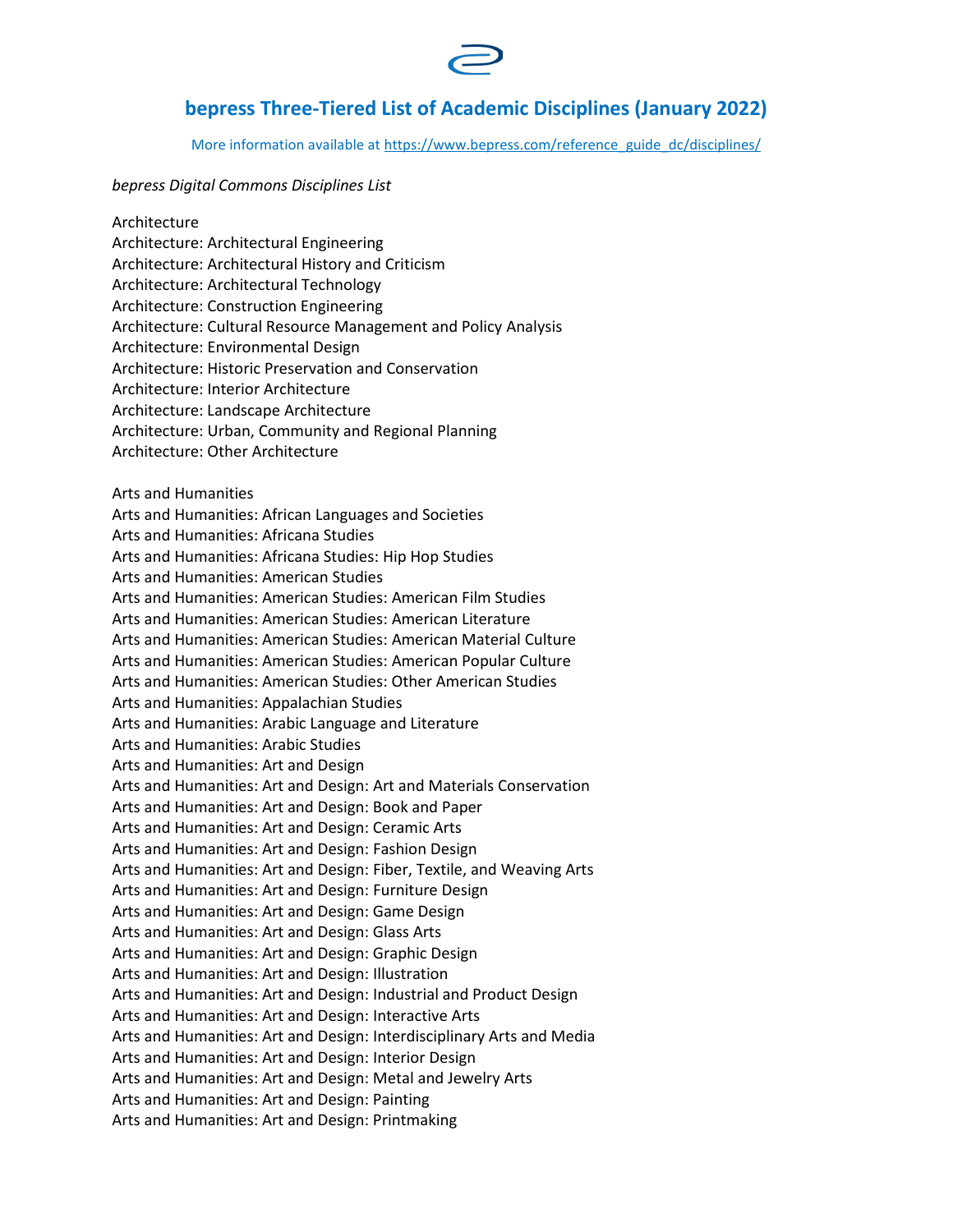Arts and Humanities: Art and Design: Sculpture Arts and Humanities: Art Practice Arts and Humanities: Audio Arts and Acoustics Arts and Humanities: Australian Studies Arts and Humanities: Basque Studies Arts and Humanities: Celtic Studies Arts and Humanities: Classics Arts and Humanities: Classics: Ancient History, Greek and Roman through Late Antiquity Arts and Humanities: Classics: Ancient Philosophy Arts and Humanities: Classics: Byzantine and Modern Greek Arts and Humanities: Classics: Classical Archaeology and Art History Arts and Humanities: Classics: Classical Literature and Philology Arts and Humanities: Classics: Indo-European Linguistics and Philology Arts and Humanities: Classics: Other Classics Arts and Humanities: Comparative Literature Arts and Humanities: Comparative Literature: Translation Studies Arts and Humanities: Creative Writing Arts and Humanities: Creative Writing: Fiction Arts and Humanities: Creative Writing: Nonfiction Arts and Humanities: Creative Writing: Poetry Arts and Humanities: Digital Humanities Arts and Humanities: Dutch Studies Arts and Humanities: East Asian Languages and Societies Arts and Humanities: East Asian Languages and Societies: Chinese Studies Arts and Humanities: East Asian Languages and Societies: Japanese Studies Arts and Humanities: East Asian Languages and Societies: Korean Studies Arts and Humanities: English Language and Literature Arts and Humanities: English Language and Literature: Children's and Young Adult Literature Arts and Humanities: English Language and Literature: Literature in English, Anglophone outside British Isles and North America Arts and Humanities: English Language and Literature: Literature in English, British Isles Arts and Humanities: English Language and Literature: Literature in English, North America Arts and Humanities: English Language and Literature: Literature in English, North America, Ethnic and Cultural Minority Arts and Humanities: English Language and Literature: Other English Language and Literature Arts and Humanities: European Languages and Societies Arts and Humanities: Feminist, Gender, and Sexuality Studies Arts and Humanities: Feminist, Gender, and Sexuality Studies: Lesbian, Gay, Bisexual, and Transgender **Studies** Arts and Humanities: Feminist, Gender, and Sexuality Studies: Women's Studies Arts and Humanities: Feminist, Gender, and Sexuality Studies: Other Feminist, Gender, and Sexuality Studies Arts and Humanities: Film and Media Studies Arts and Humanities: Film and Media Studies: Film Production Arts and Humanities: Film and Media Studies: Screenwriting Arts and Humanities: Film and Media Studies: Visual Studies Arts and Humanities: Film and Media Studies: Other Film and Media Studies Arts and Humanities: Fine Arts Arts and Humanities: French and Francophone Language and Literature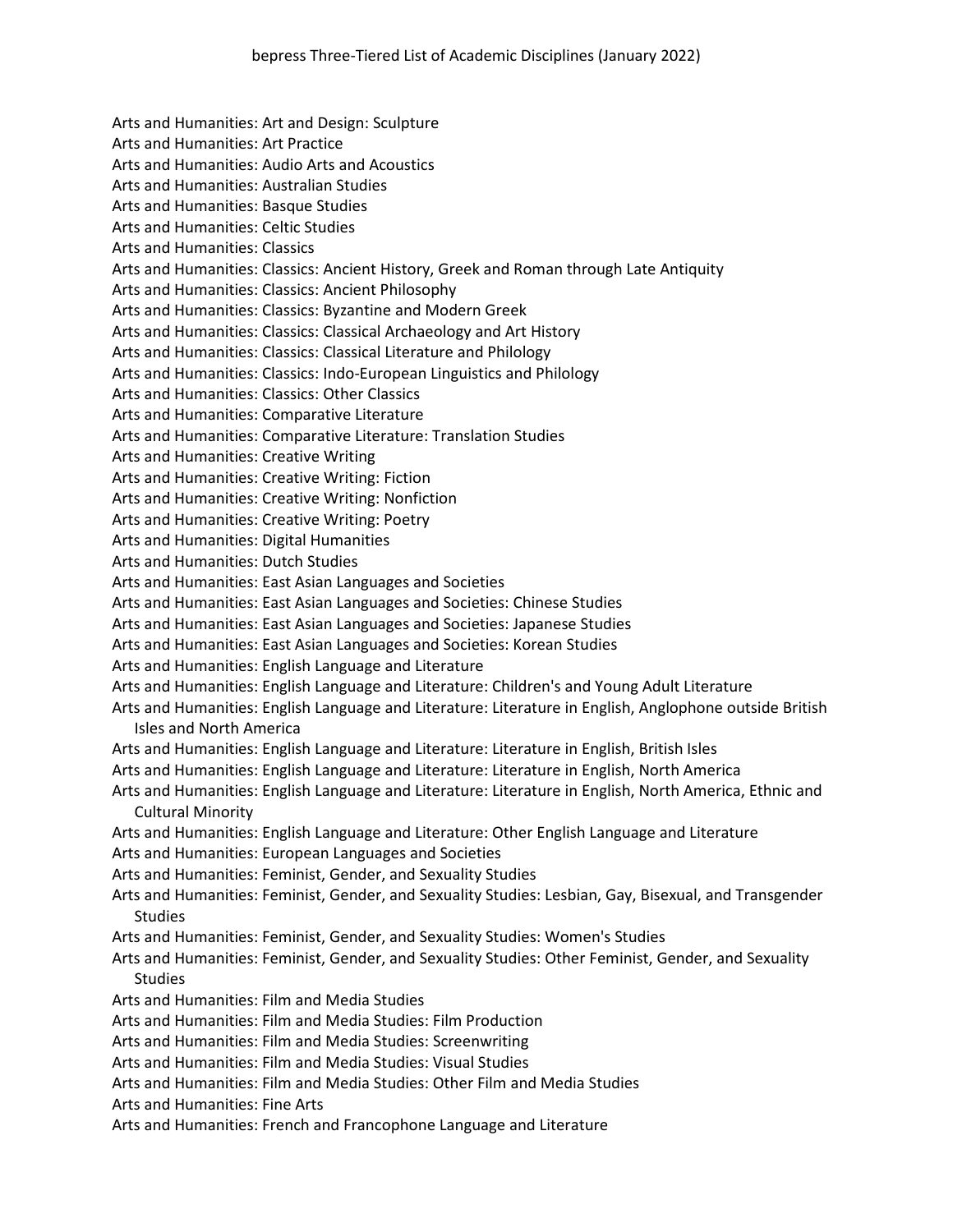Arts and Humanities: French and Francophone Language and Literature: French and Francophone Literature Arts and Humanities: French and Francophone Language and Literature: French Linguistics Arts and Humanities: French and Francophone Language and Literature: Other French and Francophone Language and Literature Arts and Humanities: German Language and Literature Arts and Humanities: German Language and Literature: German Linguistics Arts and Humanities: German Language and Literature: German Literature Arts and Humanities: German Language and Literature: Other German Language and Literature Arts and Humanities: History Arts and Humanities: History: African History Arts and Humanities: History: Asian History Arts and Humanities: History: Canadian History Arts and Humanities: History: Cultural History Arts and Humanities: History: Diplomatic History Arts and Humanities: History: European History Arts and Humanities: History: Genealogy Arts and Humanities: History: History of Gender Arts and Humanities: History: History of the Pacific Islands Arts and Humanities: History: History of Religion Arts and Humanities: History: History of Science, Technology, and Medicine Arts and Humanities: History: Holocaust and Genocide Studies Arts and Humanities: History: Intellectual History Arts and Humanities: History: Islamic World and Near East History Arts and Humanities: History: Labor History Arts and Humanities: History: Latin American History Arts and Humanities: History: Legal Arts and Humanities: History: Medieval History Arts and Humanities: History: Military History Arts and Humanities: History: Oral History Arts and Humanities: History: Political History Arts and Humanities: History: Public History Arts and Humanities: History: Social History Arts and Humanities: History: United States History Arts and Humanities: History: Women's History Arts and Humanities: History: Other History Arts and Humanities: History of Art, Architecture, and Archaeology Arts and Humanities: History of Art, Architecture, and Archaeology: American Art and Architecture Arts and Humanities: History of Art, Architecture, and Archaeology: Ancient, Medieval, Renaissance and Baroque Art and Architecture Arts and Humanities: History of Art, Architecture, and Archaeology: Asian Art and Architecture Arts and Humanities: History of Art, Architecture, and Archaeology: Contemporary Art Arts and Humanities: History of Art, Architecture, and Archaeology: Modern Art and Architecture Arts and Humanities: History of Art, Architecture, and Archaeology: Theory and Criticism Arts and Humanities: History of Art, Architecture, and Archaeology: Other History of Art, Architecture, and Archaeology Arts and Humanities: Italian Language and Literature Arts and Humanities: Italian Language and Literature: Italian Linguistics Arts and Humanities: Italian Language and Literature: Italian Literature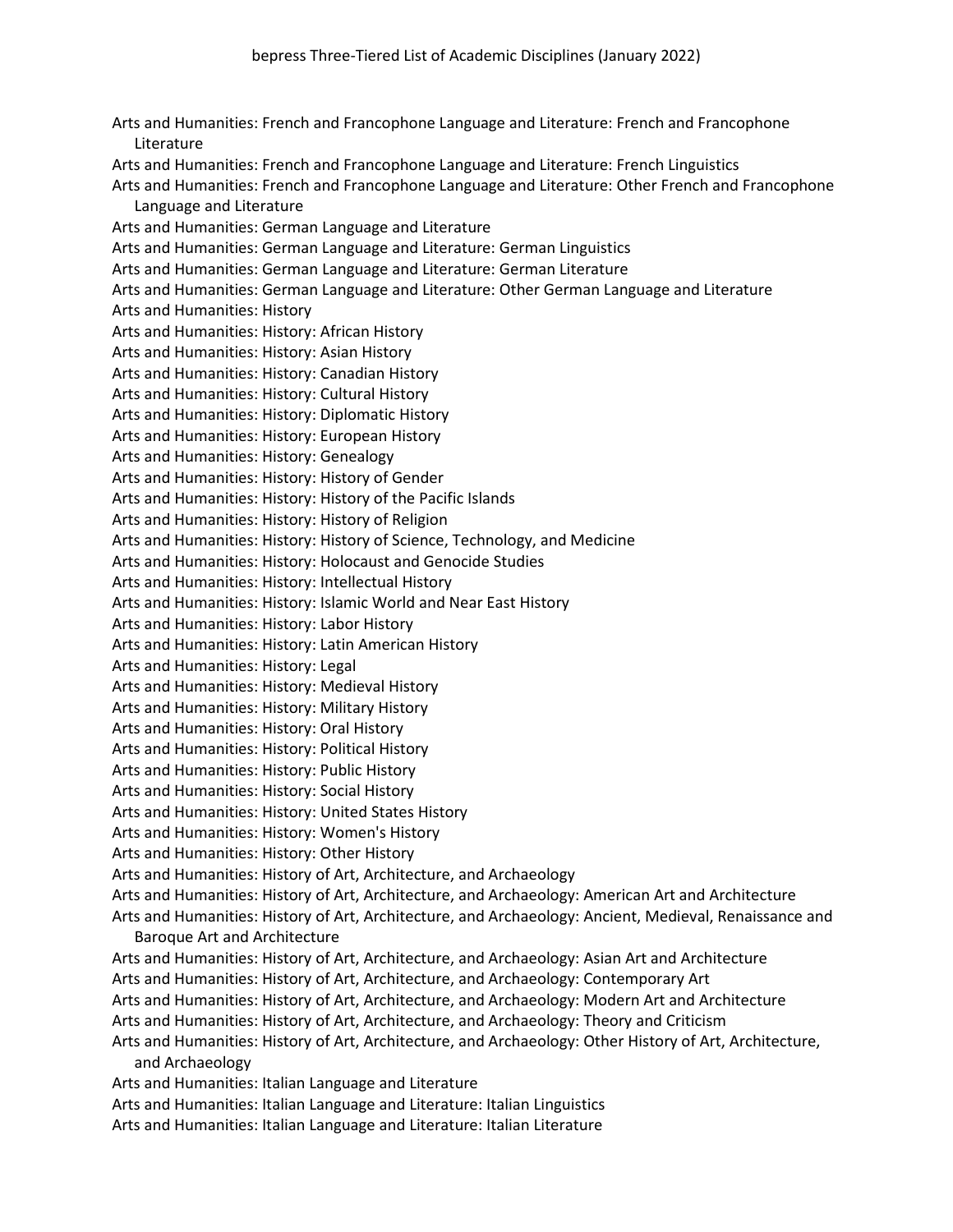Arts and Humanities: Italian Language and Literature: Other Italian Language and Literature Arts and Humanities: Jewish Studies Arts and Humanities: Jewish Studies: Yiddish Language and Literature Arts and Humanities: Language Interpretation and Translation Arts and Humanities: Latin American Languages and Societies Arts and Humanities: Latin American Languages and Societies: Caribbean Languages and Societies Arts and Humanities: Medieval Studies Arts and Humanities: Modern Languages Arts and Humanities: Modern Literature Arts and Humanities: Museum Studies Arts and Humanities: Music Arts and Humanities: Music: Composition Arts and Humanities: Music: Ethnomusicology Arts and Humanities: Music: Music Education Arts and Humanities: Music: Music Practice Arts and Humanities: Music: Music Theory Arts and Humanities: Music: Musicology Arts and Humanities: Music: Music Pedagogy Arts and Humanities: Music: Music Performance Arts and Humanities: Music: Music Therapy Arts and Humanities: Music: Other Music Arts and Humanities: Near Eastern Languages and Societies Arts and Humanities: Pacific Islands Languages and Societies Arts and Humanities: Pacific Islands Languages and Societies: Hawaiian Studies Arts and Humanities: Pacific Islands Languages and Societies: Melanesian Studies Arts and Humanities: Pacific Islands Languages and Societies: Micronesian Studies Arts and Humanities: Pacific Islands Languages and Societies: Polynesian Studies Arts and Humanities: Philosophy Arts and Humanities: Philosophy: Aesthetics Arts and Humanities: Philosophy: Applied Ethics Arts and Humanities: Philosophy: Comparative Philosophy Arts and Humanities: Philosophy: Continental Philosophy Arts and Humanities: Philosophy: Epistemology Arts and Humanities: Philosophy: Ethics and Political Philosophy Arts and Humanities: Philosophy: Feminist Philosophy Arts and Humanities: Philosophy: History of Philosophy Arts and Humanities: Philosophy: Logic and Foundations of Mathematics Arts and Humanities: Philosophy: Metaphysics Arts and Humanities: Philosophy: Philosophy of Language Arts and Humanities: Philosophy: Philosophy of Mind Arts and Humanities: Philosophy: Philosophy of Science Arts and Humanities: Philosophy: Other Philosophy Arts and Humanities: Photography Arts and Humanities: Race, Ethnicity and Post-Colonial Studies Arts and Humanities: Race, Ethnicity and Post-Colonial Studies: African American Studies Arts and Humanities: Race, Ethnicity and Post-Colonial Studies: Asian American Studies Arts and Humanities: Race, Ethnicity and Post-Colonial Studies: Chicana/o Studies Arts and Humanities: Race, Ethnicity and Post-Colonial Studies: Ethnic Studies Arts and Humanities: Race, Ethnicity and Post-Colonial Studies: Indigenous Studies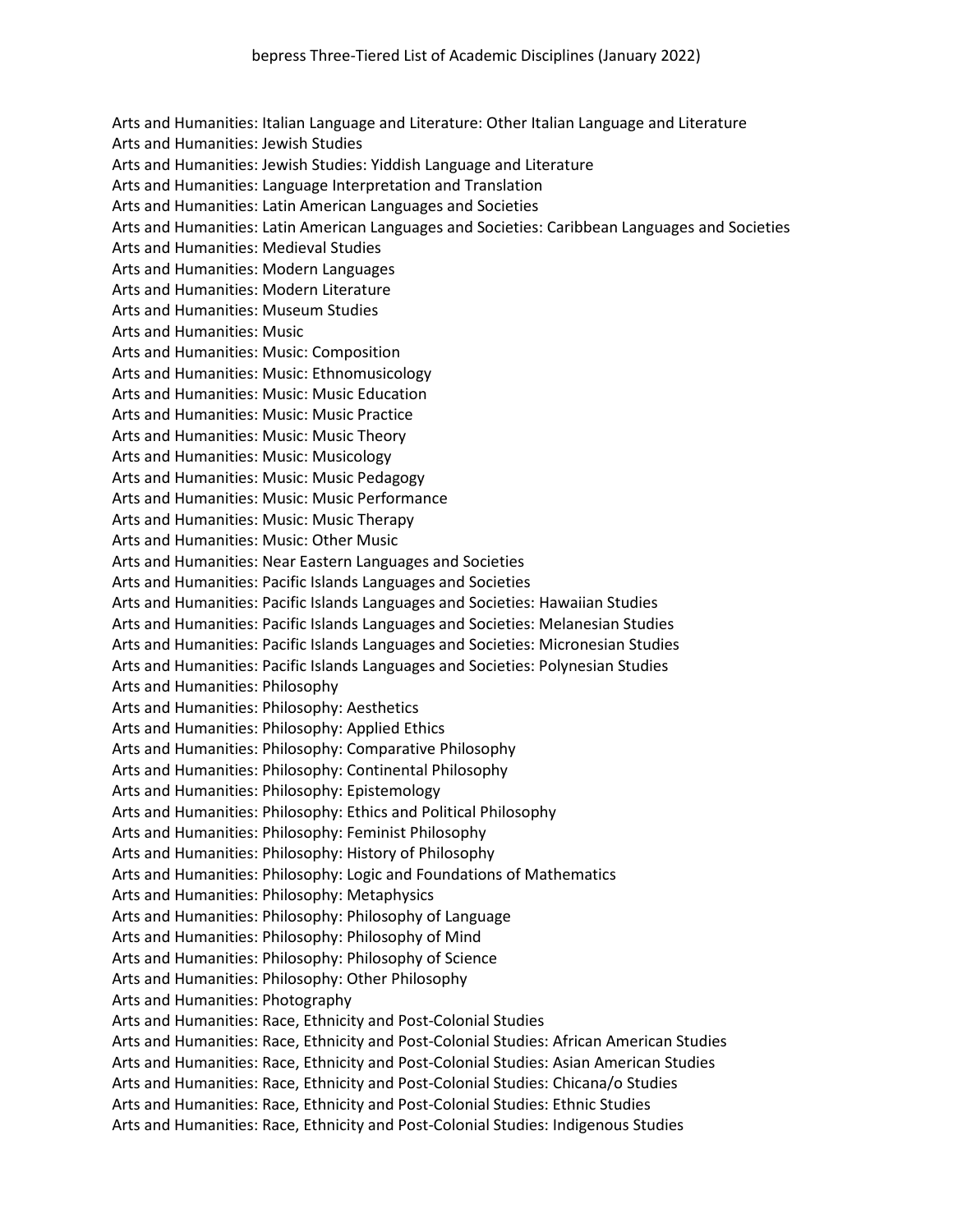Arts and Humanities: Race, Ethnicity and Post-Colonial Studies: Latina/o Studies Arts and Humanities: Race, Ethnicity and Post-Colonial Studies: Native American Studies Arts and Humanities: Radio Arts and Humanities: Reading and Language Arts and Humanities: Religion Arts and Humanities: Religion: Biblical Studies Arts and Humanities: Religion: Buddhist Studies Arts and Humanities: Religion: Catholic Studies Arts and Humanities: Religion: Christianity Arts and Humanities: Religion: Christian Denominations and Sects Arts and Humanities: Religion: Comparative Methodologies and Theories Arts and Humanities: Religion: Ethics in Religion Arts and Humanities: Religion: Hindu Studies Arts and Humanities: Religion: History of Christianity Arts and Humanities: Religion: History of Religions of Eastern Origins Arts and Humanities: Religion: History of Religions of Western Origin Arts and Humanities: Religion: Islamic Studies Arts and Humanities: Religion: Liturgy and Worship Arts and Humanities: Religion: Missions and World Christianity Arts and Humanities: Religion: Mormon Studies Arts and Humanities: Religion: New Religious Movements Arts and Humanities: Religion: Practical Theology Arts and Humanities: Religion: Religious Education Arts and Humanities: Religion: Religious Thought, Theology and Philosophy of Religion Arts and Humanities: Religion: Other Religion Arts and Humanities: Renaissance Studies Arts and Humanities: Rhetoric and Composition Arts and Humanities: Rhetoric and Composition: Rhetoric Arts and Humanities: Rhetoric and Composition: Other Rhetoric and Composition Arts and Humanities: Scandinavian Studies Arts and Humanities: Sign Languages Arts and Humanities: Sign Languages: American Sign Language Arts and Humanities: Slavic Languages and Societies Arts and Humanities: Slavic Languages and Societies: Russian Linguistics Arts and Humanities: Slavic Languages and Societies: Russian Literature Arts and Humanities: South and Southeast Asian Languages and Societies Arts and Humanities: Spanish and Portuguese Language and Literature Arts and Humanities: Spanish and Portuguese Language and Literature: Latin American Literature Arts and Humanities: Spanish and Portuguese Language and Literature: Portuguese Literature Arts and Humanities: Spanish and Portuguese Language and Literature: Spanish Linguistics Arts and Humanities: Spanish and Portuguese Language and Literature: Spanish Literature Arts and Humanities: Spanish and Portuguese Language and Literature: Other Spanish and Portuguese Language and Literature Arts and Humanities: Technical and Professional Writing Arts and Humanities: Television Arts and Humanities: Theatre and Performance Studies Arts and Humanities: Theatre and Performance Studies: Acting Arts and Humanities: Theatre and Performance Studies: Dance Arts and Humanities: Theatre and Performance Studies: Dramatic Literature, Criticism and Theory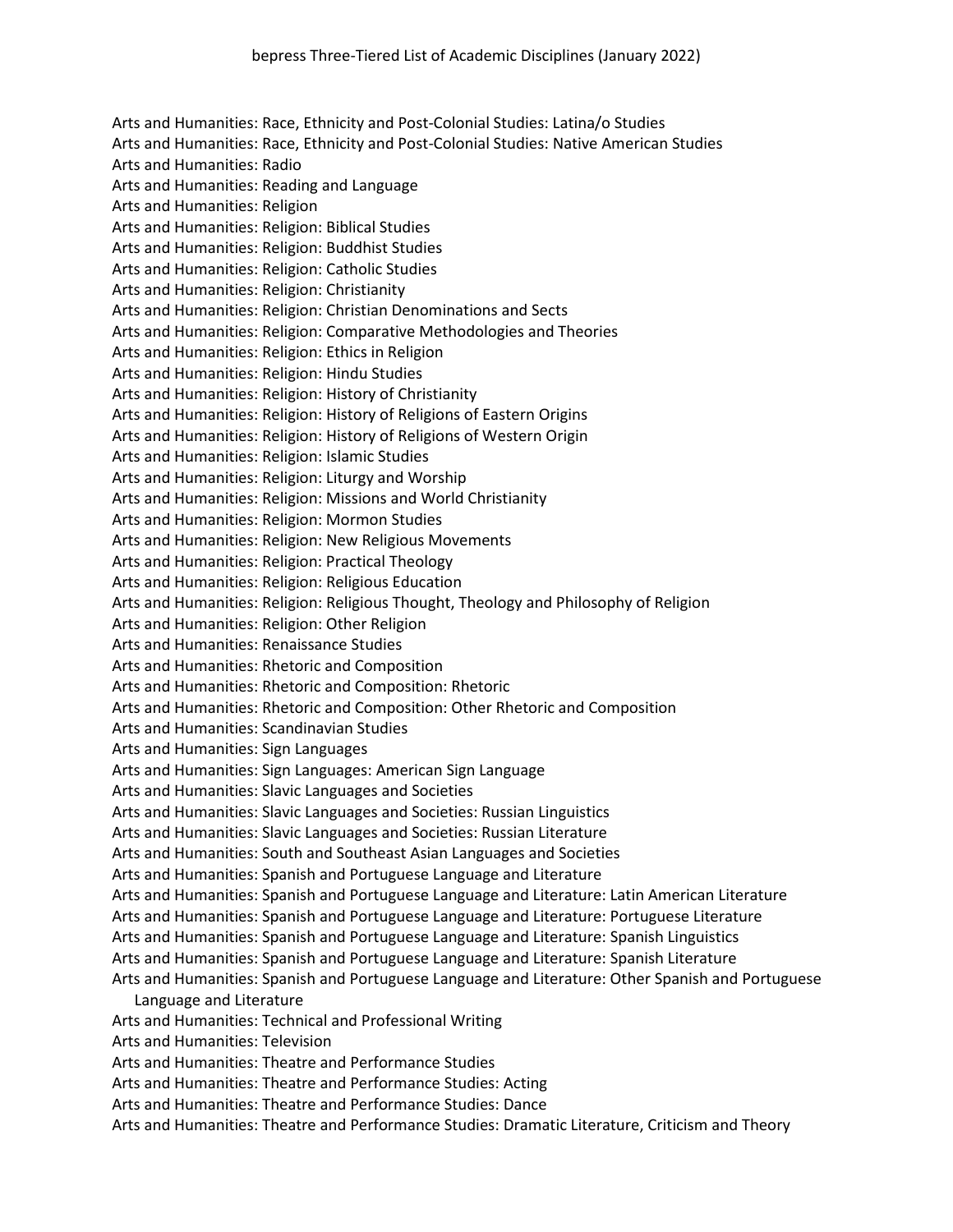Arts and Humanities: Theatre and Performance Studies: Performance Studies

Arts and Humanities: Theatre and Performance Studies: Playwriting

Arts and Humanities: Theatre and Performance Studies: Theatre History

Arts and Humanities: Theatre and Performance Studies: Other Theatre and Performance Studies

Arts and Humanities: Other Arts and Humanities

Arts and Humanities: Other Languages, Societies, and Cultures

## **Business**

- Business: Accounting
- Business: Advertising and Promotion Management
- Business: Agribusiness
- Business: Arts Management
- Business: Arts Management: Music Business
- Business: Business Administration, Management, and Operations
- Business: Business Analytics
- Business: Business and Corporate Communications
- Business: Business Intelligence
- Business: Business Law, Public Responsibility, and Ethics
- Business: Corporate Finance
- Business: E-Commerce
- Business: Entrepreneurial and Small Business Operations
- Business: Fashion Business
- Business: Finance and Financial Management
- Business: Hospitality Administration and Management
- Business: Hospitality Administration and Management: Food and Beverage Management
- Business: Hospitality Administration and Management: Gaming and Casino Operations Management
- Business: Human Resources Management
- Business: Human Resources Management: Benefits and Compensation
- Business: Human Resources Management: Performance Management
- Business: Human Resources Management: Training and Development
- Business: Insurance
- Business: International Business
- Business: Labor Relations
- Business: Labor Relations: Collective Bargaining
- Business: Labor Relations: International and Comparative Labor Relations
- Business: Labor Relations: Unions
- Business: Management Information Systems
- Business: Management Sciences and Quantitative Methods
- Business: Marketing
- Business: Nonprofit Administration and Management
- Business: Operations and Supply Chain Management
- Business: Organizational Behavior and Theory
- Business: Portfolio and Security Analysis
- Business: Real Estate
- Business: Recreation Business
- Business: Sales and Merchandising
- Business: Sports Management
- Business: Strategic Management Policy
- Business: Taxation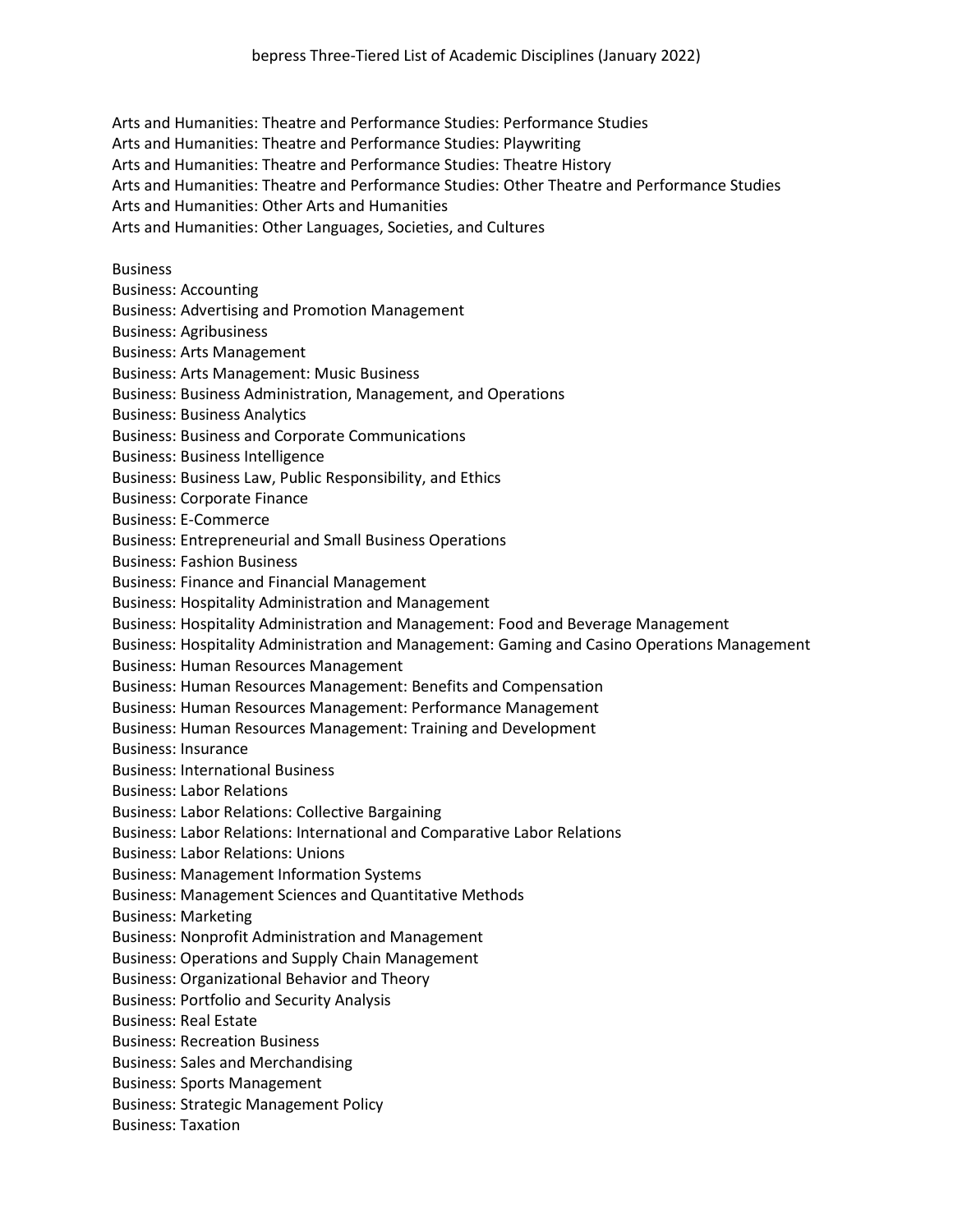Business: Technology and Innovation Business: Tourism and Travel Business: Other Business

Education

## Education: Adult and Continuing Education

Education: Art Education

Education: Bilingual, Multilingual, and Multicultural Education

Education: Community College Leadership

Education: Curriculum and Instruction

Education: Curriculum and Social Inquiry

Education: Disability and Equity in Education

Education: Disability and Equity in Education: Accessibility

Education: Disability and Equity in Education: Gender Equity in Education

Education: Early Childhood Education

Education: Education Economics

Education: Educational Administration and Supervision

Education: Educational Administration and Supervision: Adult and Continuing Education Administration

- Education: Educational Administration and Supervision: Community College Education Administration
- Education: Educational Administration and Supervision: Elementary and Middle and Secondary Education Administration
- Education: Educational Administration and Supervision: Higher Education Administration
- Education: Educational Administration and Supervision: Special Education Administration
- Education: Educational Administration and Supervision: Urban Education
- Education: Educational Administration and Supervision: Other Educational Administration and Supervision
- Education: Educational Assessment, Evaluation, and Research
- Education: Educational Leadership

Education: Educational Methods

- Education: Educational Psychology
- Education: Educational Technology
- Education: Elementary Education

Education: Family and Consumer Sciences

Education: Gifted Education

- Education: Health and Physical Education
- Education: Higher Education
- Education: Higher Education: Scholarship of Teaching and Learning

Education: Higher Education: University Extension

Education: Humane Education

Education: Indigenous Education

Education: Instructional Media Design

Education: International and Comparative Education

Education: Language and Literacy Education

Education: Liberal Studies

Education: Online and Distance Education

- Education: Outdoor Education
- Education: Prison Education and Reentry

Education: Science and Mathematics Education

Education: Secondary Education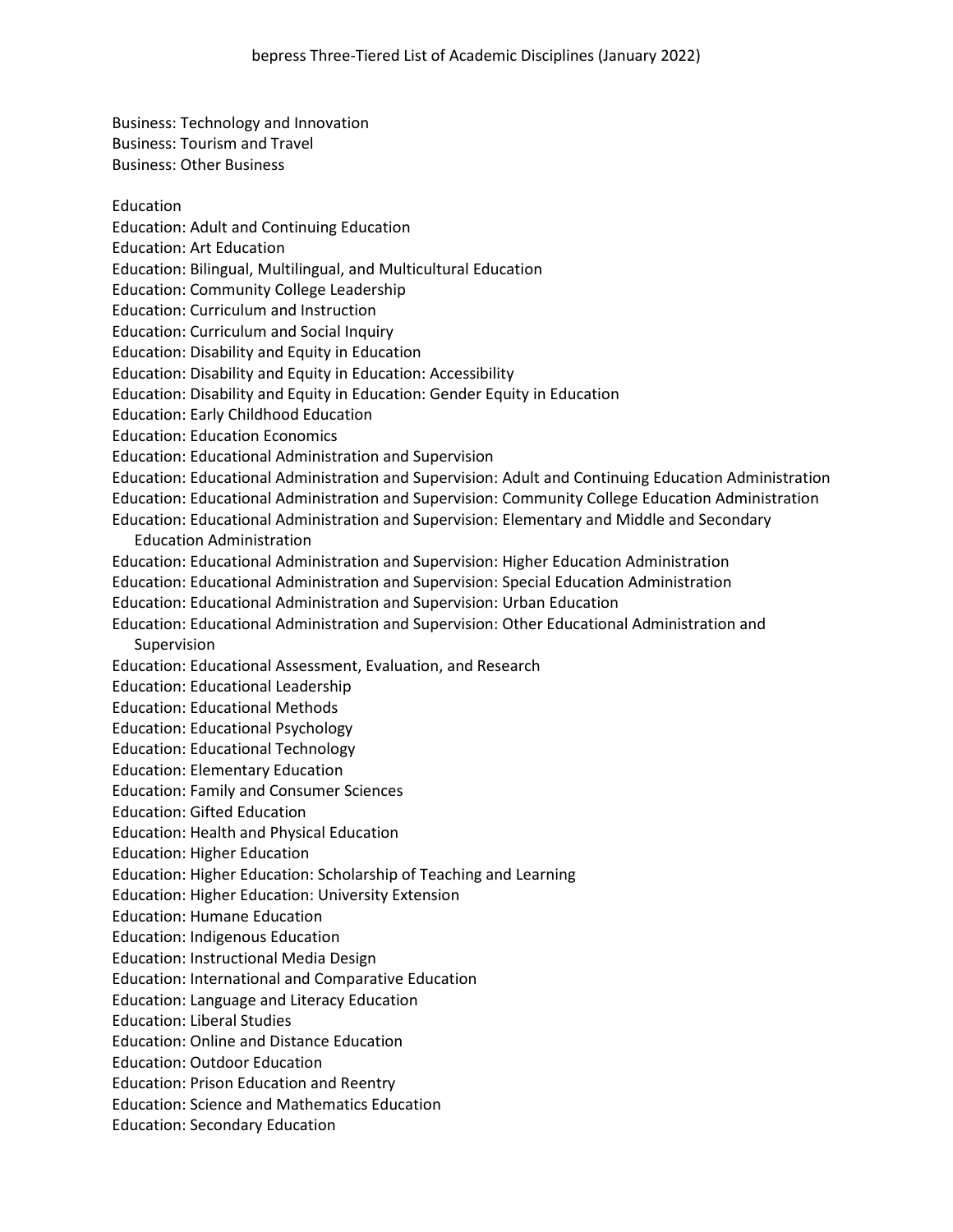- Education: Social and Philosophical Foundations of Education
- Education: Special Education and Teaching
- Education: Student Counseling and Personnel Services
- Education: Student Counseling and Personnel Services: Academic Advising
- Education: Teacher Education and Professional Development
- Education: Teacher Education and Professional Development: Adult and Continuing Education and Teaching
- Education: Teacher Education and Professional Development: Elementary Education and Teaching
- Education: Teacher Education and Professional Development: Higher Education and Teaching
- Education: Teacher Education and Professional Development: Junior High, Intermediate, Middle School Education and Teaching
- Education: Teacher Education and Professional Development: Pre-Elementary, Early Childhood, Kindergarten Teacher Education
- Education: Teacher Education and Professional Development: Secondary Education and Teaching
- Education: Teacher Education and Professional Development: Other Teacher Education and Professional Development
- Education: Other Education
- Education: Vocational Education
- Engineering
- Engineering: Aerospace Engineering
- Engineering: Aerospace Engineering: Aerodynamics and Fluid Mechanics
- Engineering: Aerospace Engineering: Aeronautical Vehicles
- Engineering: Aerospace Engineering: Astrodynamics
- Engineering: Aerospace Engineering: Multi-Vehicle Systems and Air Traffic Control
- Engineering: Aerospace Engineering: Navigation, Guidance, Control and Dynamics
- Engineering: Aerospace Engineering: Propulsion and Power
- Engineering: Aerospace Engineering: Space Habitation and Life Support
- Engineering: Aerospace Engineering: Space Vehicles
- Engineering: Aerospace Engineering: Structures and Materials
- Engineering: Aerospace Engineering: Systems Engineering and Multidisciplinary Design Optimization
- Engineering: Aerospace Engineering: Other Aerospace Engineering
- Engineering: Automotive Engineering
- Engineering: Automotive Engineering: Military Vehicles
- Engineering: Automotive Engineering: Navigation, Guidance, Control, and Dynamics
- Engineering: Aviation
- Engineering: Aviation: Aviation and Space Education
- Engineering: Aviation: Aviation Safety and Security
- Engineering: Aviation: Maintenance Technology
- Engineering: Aviation: Management and Operations
- Engineering: Biomedical Engineering and Bioengineering
- Engineering: Biomedical Engineering and Bioengineering: Bioelectrical and Neuroengineering
- Engineering: Biomedical Engineering and Bioengineering: Bioimaging and Biomedical Optics
- Engineering: Biomedical Engineering and Bioengineering: Biological Engineering
- Engineering: Biomedical Engineering and Bioengineering: Biomaterials
- Engineering: Biomedical Engineering and Bioengineering: Biomechanics and Biotransport
- Engineering: Biomedical Engineering and Bioengineering: Biomedical Devices and Instrumentation
- Engineering: Biomedical Engineering and Bioengineering: Molecular, Cellular, and Tissue Engineering
- Engineering: Biomedical Engineering and Bioengineering: Systems and Integrative Engineering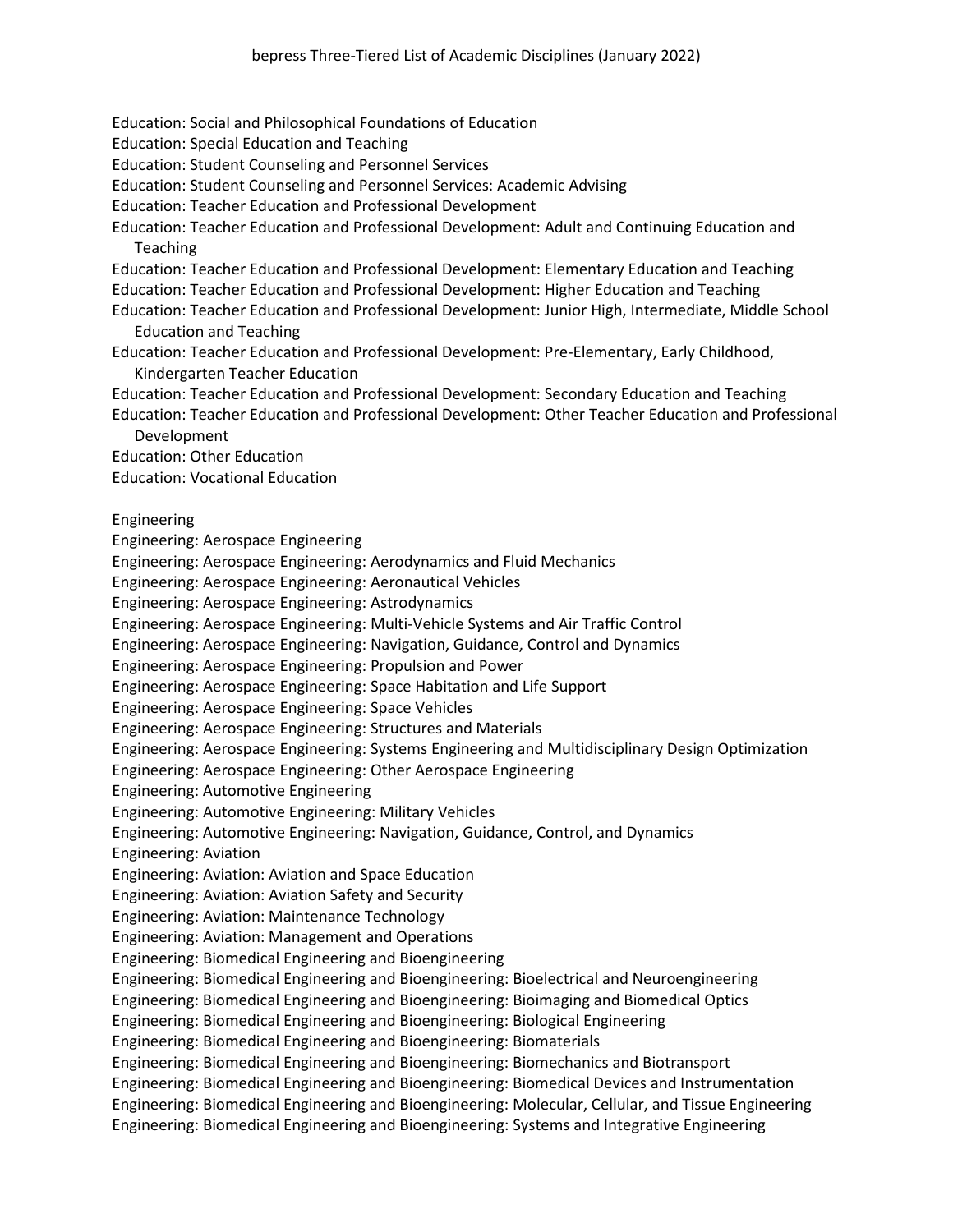Engineering: Biomedical Engineering and Bioengineering: Vision Science Engineering: Biomedical Engineering and Bioengineering: Other Biomedical Engineering and Bioengineering Engineering: Bioresource and Agricultural Engineering Engineering: Chemical Engineering Engineering: Chemical Engineering: Biochemical and Biomolecular Engineering Engineering: Chemical Engineering: Catalysis and Reaction Engineering Engineering: Chemical Engineering: Complex Fluids Engineering: Chemical Engineering: Membrane Science Engineering: Chemical Engineering: Petroleum Engineering Engineering: Chemical Engineering: Polymer Science Engineering: Chemical Engineering: Process Control and Systems Engineering: Chemical Engineering: Thermodynamics Engineering: Chemical Engineering: Transport Phenomena Engineering: Chemical Engineering: Other Chemical Engineering Engineering: Civil and Environmental Engineering Engineering: Civil and Environmental Engineering: Civil Engineering Engineering: Civil and Environmental Engineering: Construction Engineering and Management Engineering: Civil and Environmental Engineering: Environmental Engineering Engineering: Civil and Environmental Engineering: Geotechnical Engineering Engineering: Civil and Environmental Engineering: Hydraulic Engineering Engineering: Civil and Environmental Engineering: Structural Engineering Engineering: Civil and Environmental Engineering: Transportation Engineering Engineering: Civil and Environmental Engineering: Other Civil and Environmental Engineering Engineering: Computational Engineering Engineering: Computer Engineering Engineering: Computer Engineering: Computer and Systems Architecture Engineering: Computer Engineering: Data Storage Systems Engineering: Computer Engineering: Digital Circuits Engineering: Computer Engineering: Digital Communications and Networking Engineering: Computer Engineering: Hardware Systems Engineering: Computer Engineering: Robotics Engineering: Computer Engineering: Other Computer Engineering Engineering: Electrical and Computer Engineering Engineering: Electrical and Computer Engineering: Biomedical Engineering: Electrical and Computer Engineering: Controls and Control Theory Engineering: Electrical and Computer Engineering: Electrical and Electronics Engineering: Electrical and Computer Engineering: Electromagnetics and Photonics Engineering: Electrical and Computer Engineering: Electronic Devices and Semiconductor Manufacturing Engineering: Electrical and Computer Engineering: Nanotechnology Fabrication Engineering: Electrical and Computer Engineering: Power and Energy Engineering: Electrical and Computer Engineering: Signal Processing Engineering: Electrical and Computer Engineering: Systems and Communications Engineering: Electrical and Computer Engineering: VLSI and Circuits, Embedded and Hardware Systems Engineering: Electrical and Computer Engineering: Other Electrical and Computer Engineering Engineering: Engineering Education Engineering: Engineering Science and Materials Engineering: Engineering Science and Materials: Dynamics and Dynamical Systems Engineering: Engineering Science and Materials: Engineering Mechanics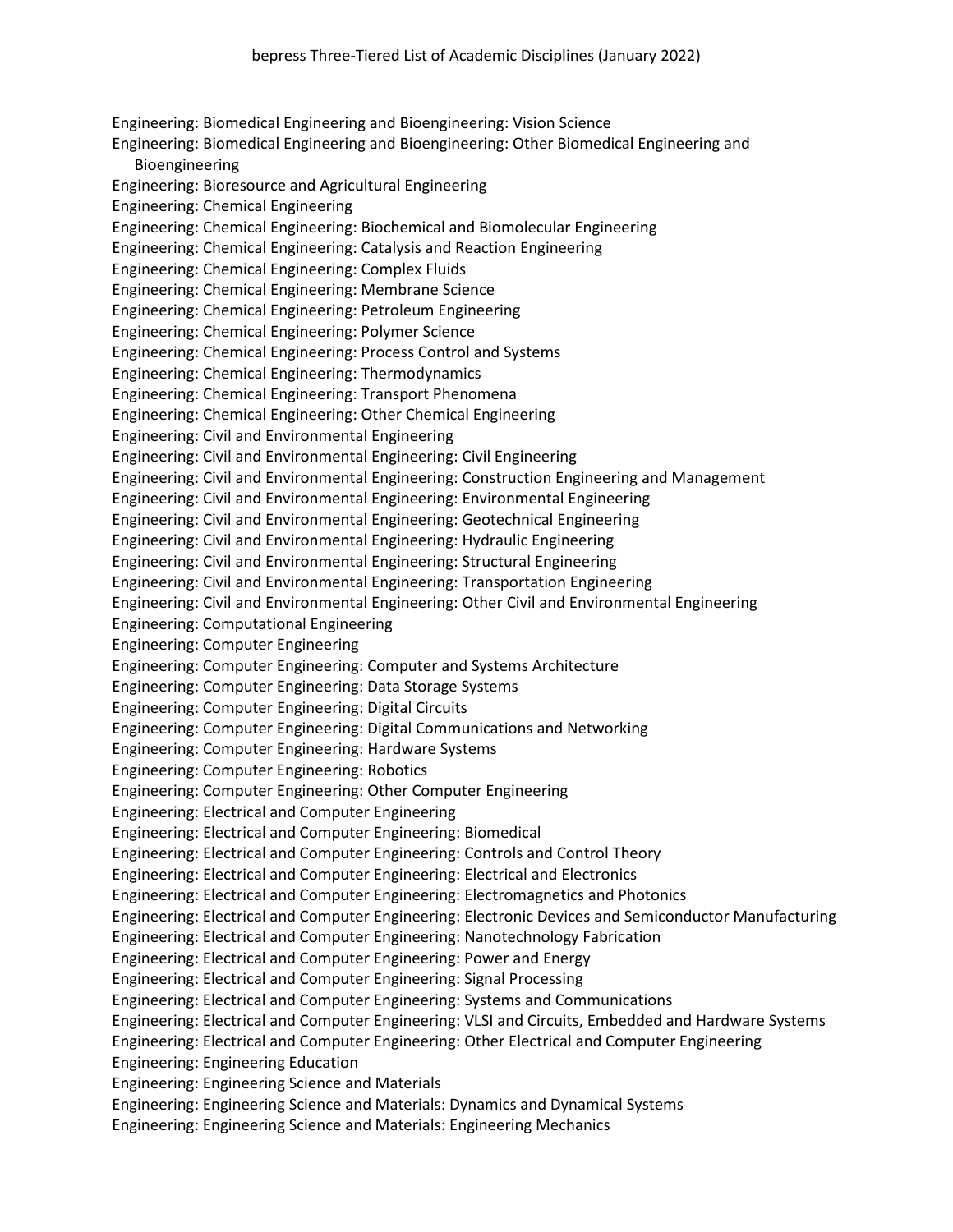Engineering: Engineering Science and Materials: Mechanics of Materials Engineering: Engineering Science and Materials: Other Engineering Science and Materials Engineering: Geological Engineering Engineering: Materials Science and Engineering Engineering: Materials Science and Engineering: Biology and Biomimetic Materials Engineering: Materials Science and Engineering: Ceramic Materials Engineering: Materials Science and Engineering: Metallurgy Engineering: Materials Science and Engineering: Polymer and Organic Materials Engineering: Materials Science and Engineering: Semiconductor and Optical Materials Engineering: Materials Science and Engineering: Structural Materials Engineering: Materials Science and Engineering: Other Materials Science and Engineering Engineering: Mechanical Engineering Engineering: Mechanical Engineering: Acoustics, Dynamics, and Controls Engineering: Mechanical Engineering: Applied Mechanics Engineering: Mechanical Engineering: Biomechanical Engineering Engineering: Mechanical Engineering: Computer-Aided Engineering and Design Engineering: Mechanical Engineering: Electro-Mechanical Systems Engineering: Mechanical Engineering: Energy Systems Engineering: Mechanical Engineering: Heat Transfer, Combustion Engineering: Mechanical Engineering: Manufacturing Engineering: Mechanical Engineering: Ocean Engineering Engineering: Mechanical Engineering: Tribology Engineering: Mechanical Engineering: Other Mechanical Engineering Engineering: Mining Engineering Engineering: Mining Engineering: Explosives Engineering Engineering: Nanoscience and Nanotechnology Engineering: Nuclear Engineering Engineering: Operations Research, Systems Engineering and Industrial Engineering Engineering: Operations Research, Systems Engineering and Industrial Engineering: Ergonomics Engineering: Operations Research, Systems Engineering and Industrial Engineering: Industrial Engineering Engineering: Operations Research, Systems Engineering and Industrial Engineering: Industrial **Technology** Engineering: Operations Research, Systems Engineering and Industrial Engineering: Operational Research Engineering: Operations Research, Systems Engineering and Industrial Engineering: Systems Engineering Engineering: Operations Research, Systems Engineering and Industrial Engineering: Other Operations Research, Systems Engineering and Industrial Engineering Engineering: Risk Analysis Engineering: Systems Science Engineering: Other Engineering

Law

Law: Accounting Law Law: Administrative Law Law: Admiralty Law: Agency Law: Agriculture Law Law: Air and Space Law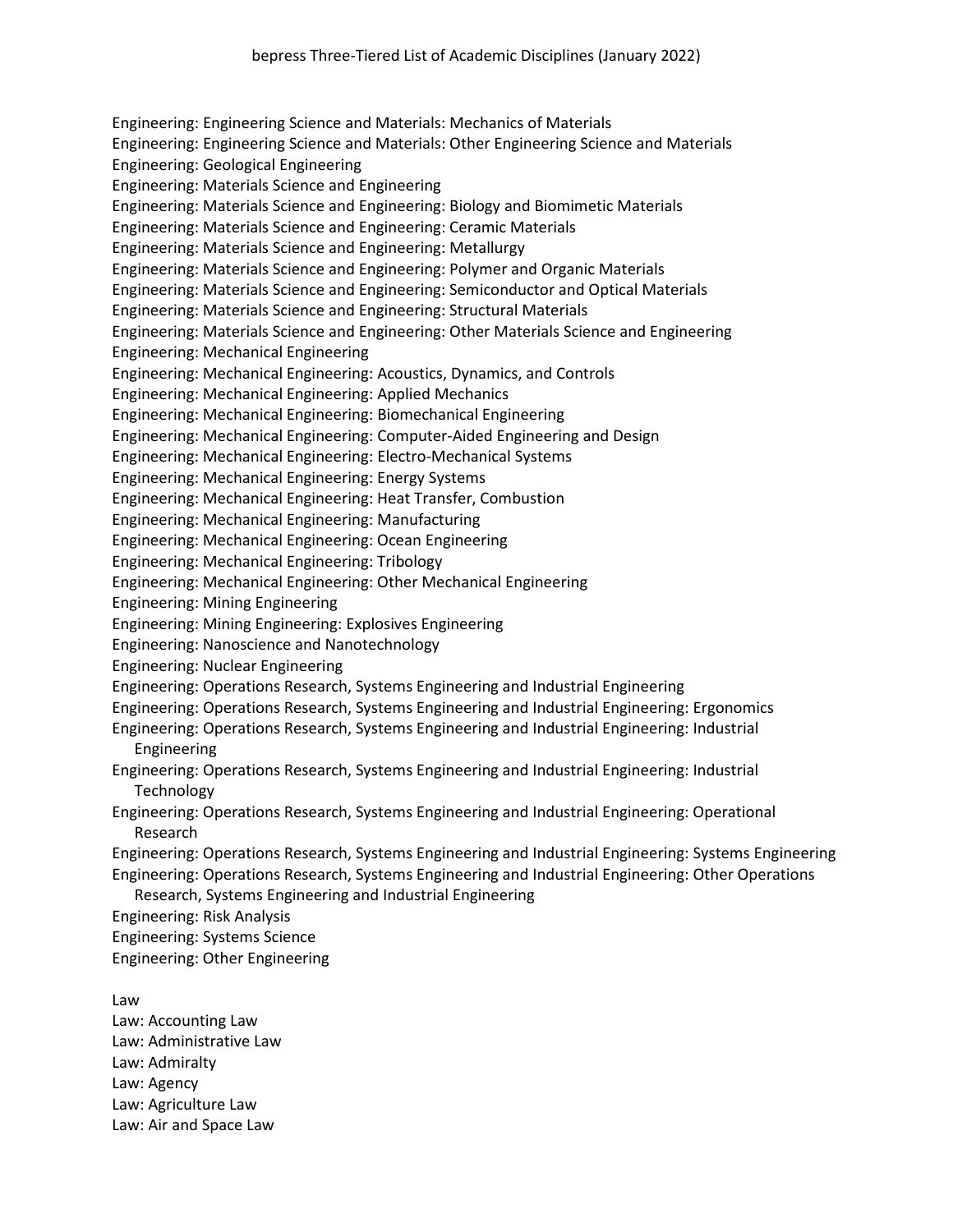Law: Animal Law Law: Antitrust and Trade Regulation Law: Banking and Finance Law Law: Bankruptcy Law Law: Business Organizations Law Law: Civil Law Law: Civil Procedure Law: Civil Rights and Discrimination Law: Commercial Law Law: Common Law Law: Communications Law Law: Comparative and Foreign Law Law: Computer Law Law: Conflict of Laws Law: Constitutional Law Law: Construction Law Law: Consumer Protection Law Law: Contracts Law: Courts Law: Criminal Law Law: Criminal Procedure Law: Cultural Heritage Law Law: Disability Law Law: Disaster Law Law: Dispute Resolution and Arbitration Law: Education Law Law: Elder Law Law: Election Law Law: Energy and Utilities Law Law: Entertainment, Arts, and Sports Law Law: Environmental Law Law: Estates and Trusts Law: European Law Law: Evidence Law: Family Law Law: First Amendment Law: Food and Drug Law Law: Fourteenth Amendment Law: Fourth Amendment Law: Gaming Law Law: Government Contracts Law: Health Law and Policy Law: Housing Law Law: Human Rights Law Law: Immigration Law Law: Indigenous, Indian, and Aboriginal Law Law: Insurance Law Law: Intellectual Property Law Law: International Humanitarian Law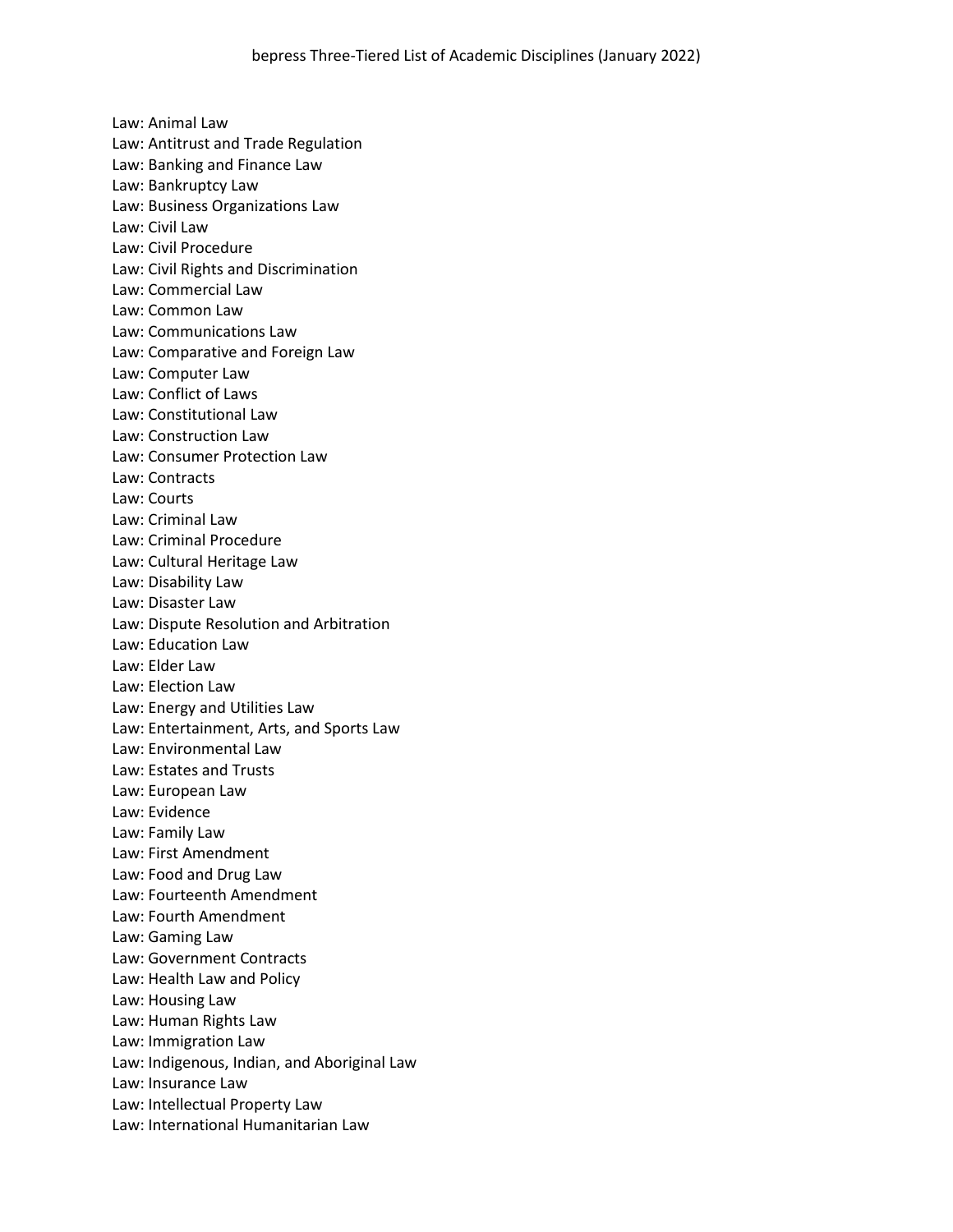Law: International Law Law: International Trade Law Law: Internet Law Law: Judges Law: Jurisdiction Law: Jurisprudence Law: Juvenile Law Law: Labor and Employment Law Law: Land Use Law Law: Law and Economics Law: Law and Gender Law: Law and Philosophy Law: Law and Politics Law: Law and Psychology Law: Law and Race Law: Law and Society Law: Law Enforcement and Corrections Law: Law of the Sea Law: Legal Biography Law: Legal Education Law: Legal Ethics and Professional Responsibility Law: Legal History Law: Legal Profession Law: Legal Remedies Law: Legal Writing and Research Law: Legislation Law: Litigation Law: Marketing Law Law: Medical Jurisprudence Law: Military, War, and Peace Law: National Security Law Law: Natural Law Law: Natural Resources Law Law: Nonprofit Organizations Law Law: Oil, Gas, and Mineral Law Law: Organizations Law Law: President/Executive Department Law: Privacy Law Law: Property Law and Real Estate Law: Public Law and Legal Theory Law: Religion Law Law: Retirement Security Law Law: Rule of Law Law: Science and Technology Law Law: Second Amendment Law: Secured Transactions Law: Securities Law Law: Sexuality and the Law Law: Social Welfare Law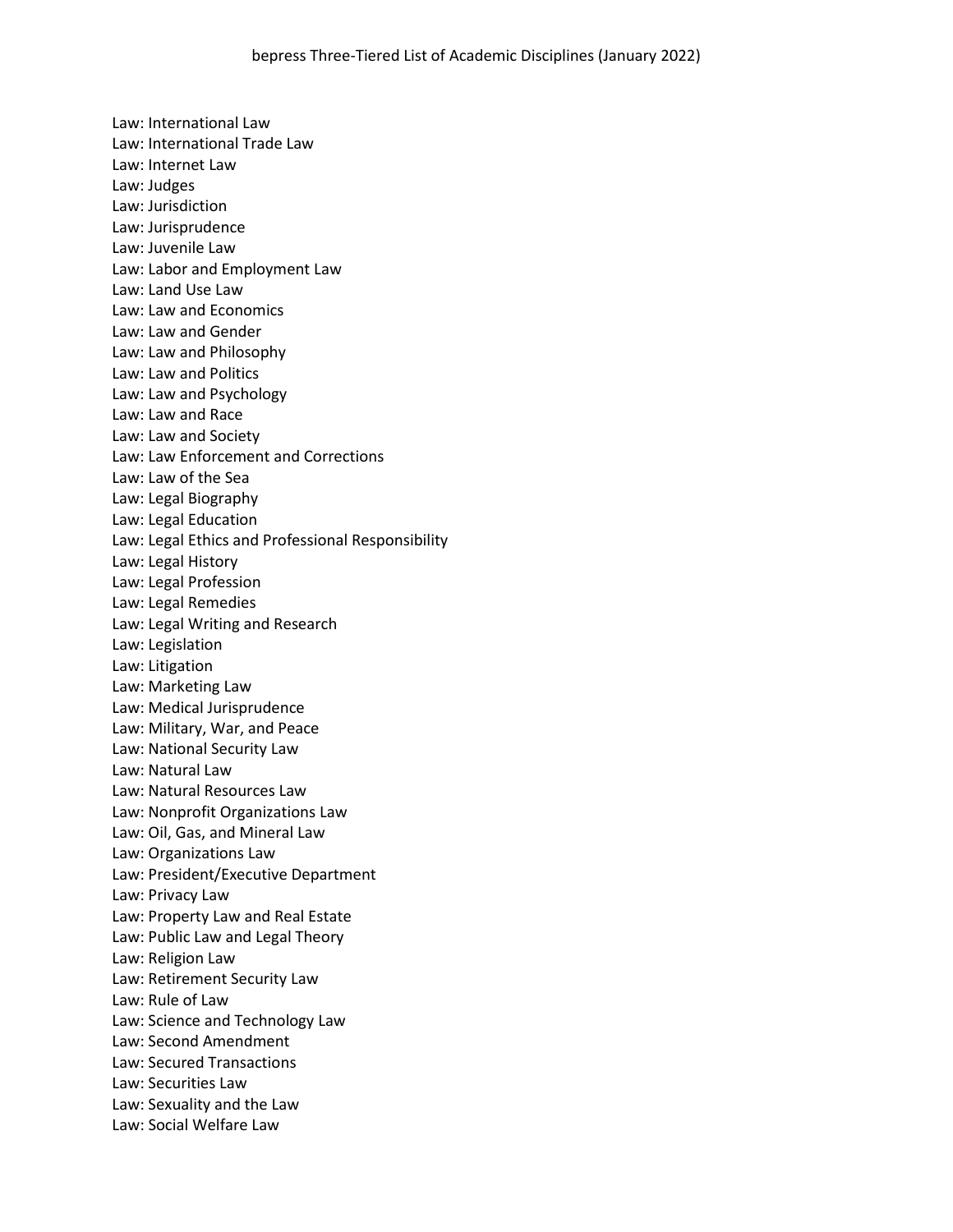Law: State and Local Government Law Law: Supreme Court of the United States Law: Tax Law Law: Taxation-Federal Law: Taxation-Federal Estate and Gift Law: Taxation-State and Local Law: Taxation-Transnational Law: Torts Law: Transnational Law Law: Transportation Law Law: Water Law Law: Workers' Compensation Law Law: Other Law Life Sciences Life Sciences: Agriculture Life Sciences: Agriculture: Agricultural Economics Life Sciences: Agriculture: Agricultural Education Life Sciences: Agriculture: Apiculture Life Sciences: Agriculture: Biosecurity Life Sciences: Agriculture: Viticulture and Oenology Life Sciences: Animal Sciences Life Sciences: Animal Sciences: Aquaculture and Fisheries Life Sciences: Animal Sciences: Beef Science Life Sciences: Animal Sciences: Dairy Science Life Sciences: Animal Sciences: Meat Science Life Sciences: Animal Sciences: Ornithology Life Sciences: Animal Sciences: Poultry or Avian Science Life Sciences: Animal Sciences: Sheep and Goat Science Life Sciences: Animal Sciences: Zoology Life Sciences: Animal Sciences: Other Animal Sciences Life Sciences: Biochemistry, Biophysics, and Structural Biology Life Sciences: Biochemistry, Biophysics, and Structural Biology: Biochemistry Life Sciences: Biochemistry, Biophysics, and Structural Biology: Biophysics Life Sciences: Biochemistry, Biophysics, and Structural Biology: Molecular Biology Life Sciences: Biochemistry, Biophysics, and Structural Biology: Structural Biology Life Sciences: Biochemistry, Biophysics, and Structural Biology: Other Biochemistry, Biophysics, and Structural Biology Life Sciences: Biodiversity Life Sciences: Bioinformatics Life Sciences: Biology Life Sciences: Biology: Integrative Biology Life Sciences: Biotechnology Life Sciences: Cell and Developmental Biology Life Sciences: Cell and Developmental Biology: Cancer Biology Life Sciences: Cell and Developmental Biology: Cell Anatomy Life Sciences: Cell and Developmental Biology: Cell Biology Life Sciences: Cell and Developmental Biology: Developmental Biology Life Sciences: Cell and Developmental Biology: Other Cell and Developmental Biology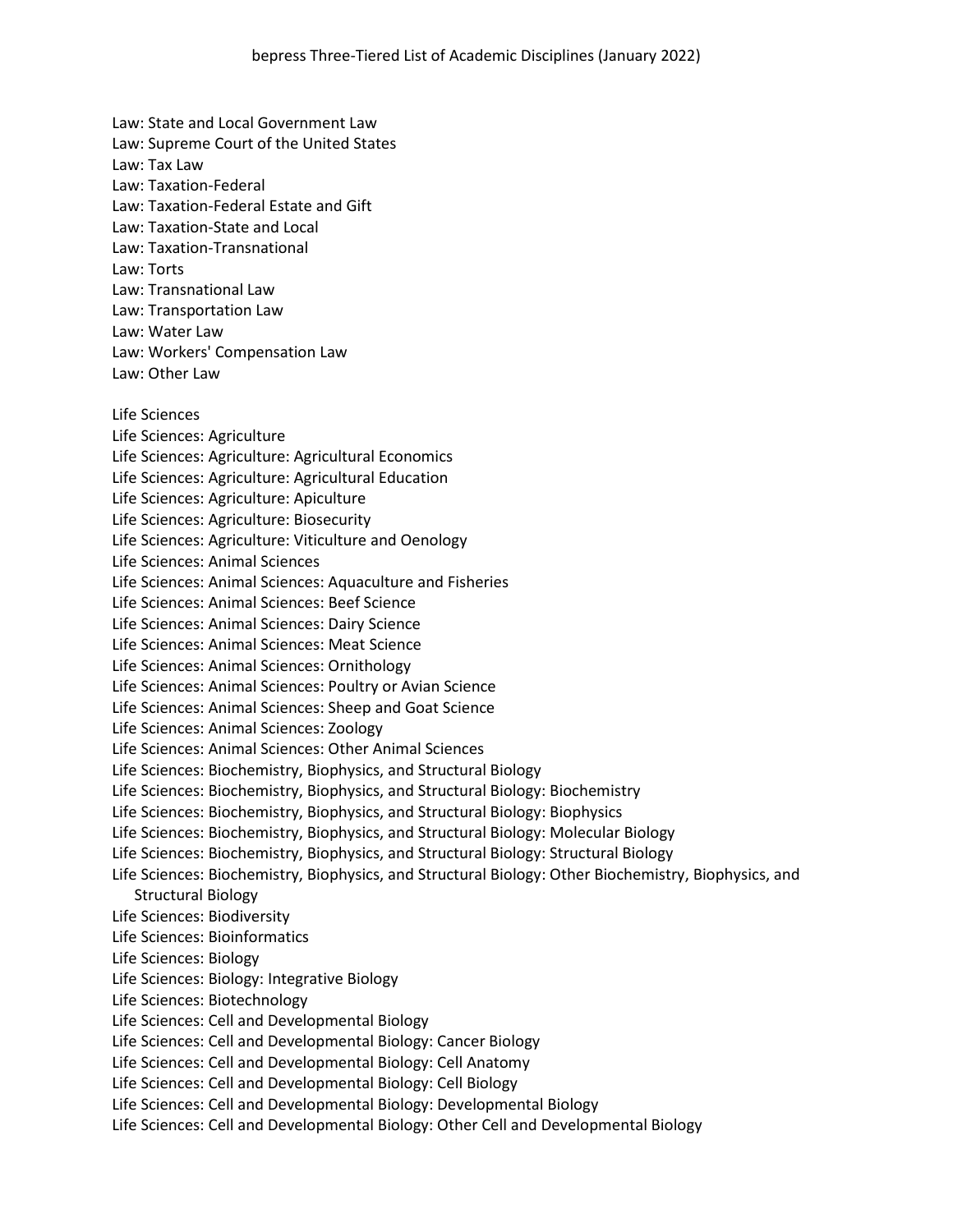Life Sciences: Ecology and Evolutionary Biology Life Sciences: Ecology and Evolutionary Biology: Behavior and Ethology Life Sciences: Ecology and Evolutionary Biology: Desert Ecology Life Sciences: Ecology and Evolutionary Biology: Evolution Life Sciences: Ecology and Evolutionary Biology: Population Biology Life Sciences: Ecology and Evolutionary Biology: Terrestrial and Aquatic Ecology Life Sciences: Ecology and Evolutionary Biology: Other Ecology and Evolutionary Biology Life Sciences: Entomology Life Sciences: Food Science Life Sciences: Food Science: Food Biotechnology Life Sciences: Food Science: Food Chemistry Life Sciences: Food Science: Food Microbiology Life Sciences: Food Science: Food Processing Life Sciences: Food Science: Other Food Science Life Sciences: Forest Sciences Life Sciences: Forest Sciences: Forest Biology Life Sciences: Forest Sciences: Forest Management Life Sciences: Forest Sciences: Wood Science and Pulp, Paper Technology Life Sciences: Forest Sciences: Other Forestry and Forest Sciences Life Sciences: Genetics and Genomics Life Sciences: Genetics and Genomics: Computational Biology Life Sciences: Genetics and Genomics: Genetics Life Sciences: Genetics and Genomics: Genomics Life Sciences: Genetics and Genomics: Molecular Genetics Life Sciences: Genetics and Genomics: Other Genetics and Genomics Life Sciences: Immunology and Infectious Disease Life Sciences: Immunology and Infectious Disease: Immunity Life Sciences: Immunology and Infectious Disease: Immunology of Infectious Disease Life Sciences: Immunology and Infectious Disease: Immunopathology Life Sciences: Immunology and Infectious Disease: Immunoprophylaxis and Therapy Life Sciences: Immunology and Infectious Disease: Immunotherapy Life Sciences: Immunology and Infectious Disease: Parasitology Life Sciences: Immunology and Infectious Disease: Other Immunology and Infectious Disease Life Sciences: Kinesiology Life Sciences: Kinesiology: Biomechanics Life Sciences: Kinesiology: Exercise Science Life Sciences: Kinesiology: Expeditionary Education Life Sciences: Kinesiology: Motor Control Life Sciences: Kinesiology: Psychology of Movement Life Sciences: Kinesiology: Other Kinesiology Life Sciences: Laboratory and Basic Science Research Life Sciences: Marine Biology Life Sciences: Microbiology Life Sciences: Microbiology: Bacteriology Life Sciences: Microbiology: Environmental Microbiology and Microbial Ecology Life Sciences: Microbiology: Microbial Physiology Life Sciences: Microbiology: Organismal Biological Physiology Life Sciences: Microbiology: Pathogenic Microbiology Life Sciences: Microbiology: Virology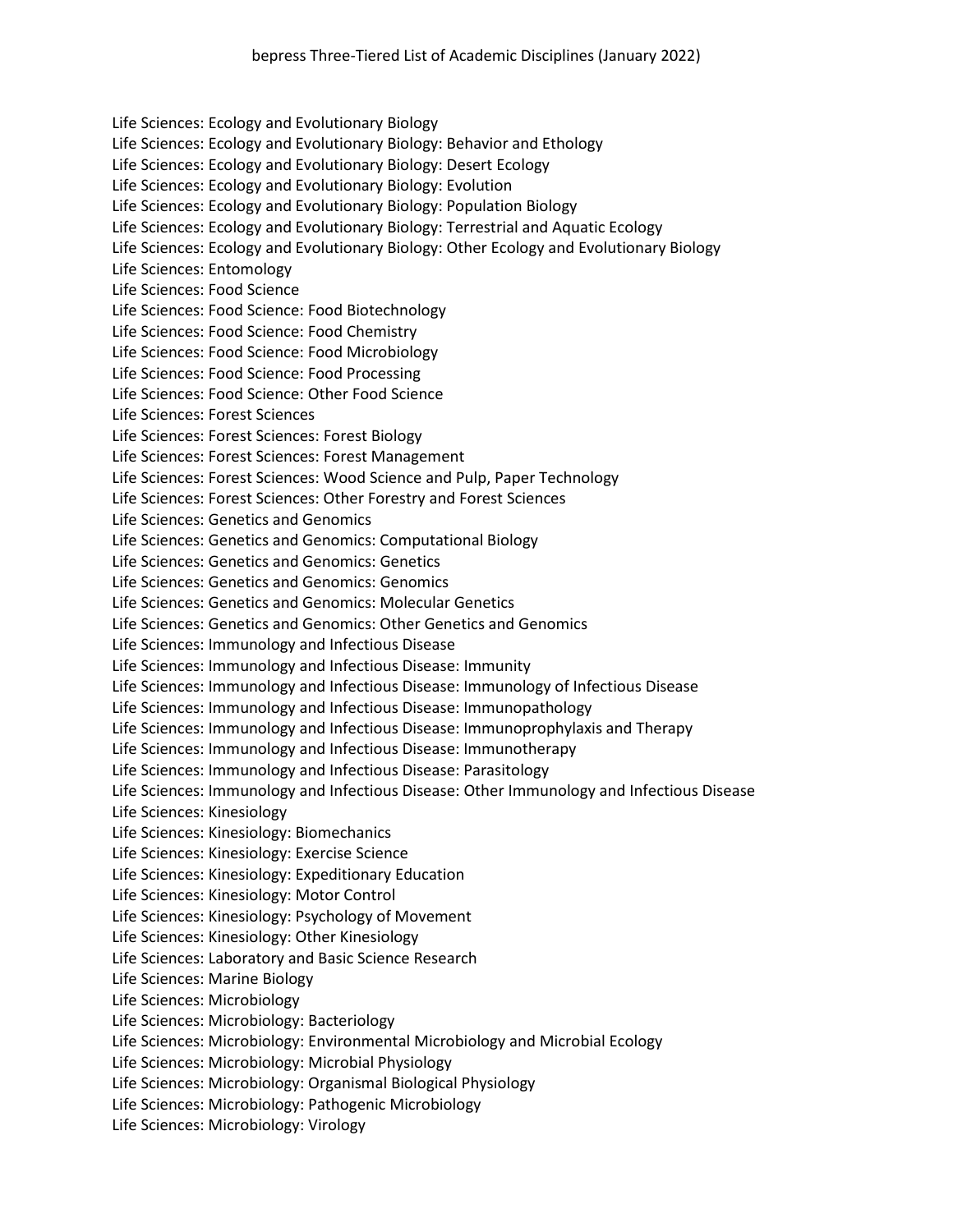Life Sciences: Microbiology: Other Microbiology Life Sciences: Neuroscience and Neurobiology Life Sciences: Neuroscience and Neurobiology: Behavioral Neurobiology Life Sciences: Neuroscience and Neurobiology: Cognitive Neuroscience Life Sciences: Neuroscience and Neurobiology: Computational Neuroscience Life Sciences: Neuroscience and Neurobiology: Developmental Neuroscience Life Sciences: Neuroscience and Neurobiology: Molecular and Cellular Neuroscience Life Sciences: Neuroscience and Neurobiology: Systems Neuroscience Life Sciences: Neuroscience and Neurobiology: Other Neuroscience and Neurobiology Life Sciences: Nutrition Life Sciences: Nutrition: Comparative Nutrition Life Sciences: Nutrition: Human and Clinical Nutrition Life Sciences: Nutrition: International and Community Nutrition Life Sciences: Nutrition: Molecular, Genetic, and Biochemical Nutrition Life Sciences: Nutrition: Nutritional Epidemiology Life Sciences: Nutrition: Other Nutrition Life Sciences: Pharmacology, Toxicology and Environmental Health Life Sciences: Pharmacology, Toxicology and Environmental Health: Environmental Health Life Sciences: Pharmacology, Toxicology and Environmental Health: Medicinal Chemistry and **Pharmaceutics** Life Sciences: Pharmacology, Toxicology and Environmental Health: Pharmacology Life Sciences: Pharmacology, Toxicology and Environmental Health: Toxicology Life Sciences: Pharmacology, Toxicology and Environmental Health: Other Pharmacology, Toxicology and Environmental Health Life Sciences: Physiology Life Sciences: Physiology: Cellular and Molecular Physiology Life Sciences: Physiology: Comparative and Evolutionary Physiology Life Sciences: Physiology: Endocrinology Life Sciences: Physiology: Exercise Physiology Life Sciences: Physiology: Systems and Integrative Physiology Life Sciences: Physiology: Other Physiology Life Sciences: Plant Sciences Life Sciences: Plant Sciences: Agricultural Science Life Sciences: Plant Sciences: Agronomy and Crop Sciences Life Sciences: Plant Sciences: Botany Life Sciences: Plant Sciences: Bryology Life Sciences: Plant Sciences: Fruit Science Life Sciences: Plant Sciences: Horticulture Life Sciences: Plant Sciences: Plant Biology Life Sciences: Plant Sciences: Plant Breeding and Genetics Life Sciences: Plant Sciences: Plant Pathology Life Sciences: Plant Sciences: Weed Science Life Sciences: Plant Sciences: Other Plant Sciences Life Sciences: Research Methods in Life Sciences Life Sciences: Research Methods in Life Sciences: Animal Experimentation and Research Life Sciences: Systems Biology

Life Sciences: Other Life Sciences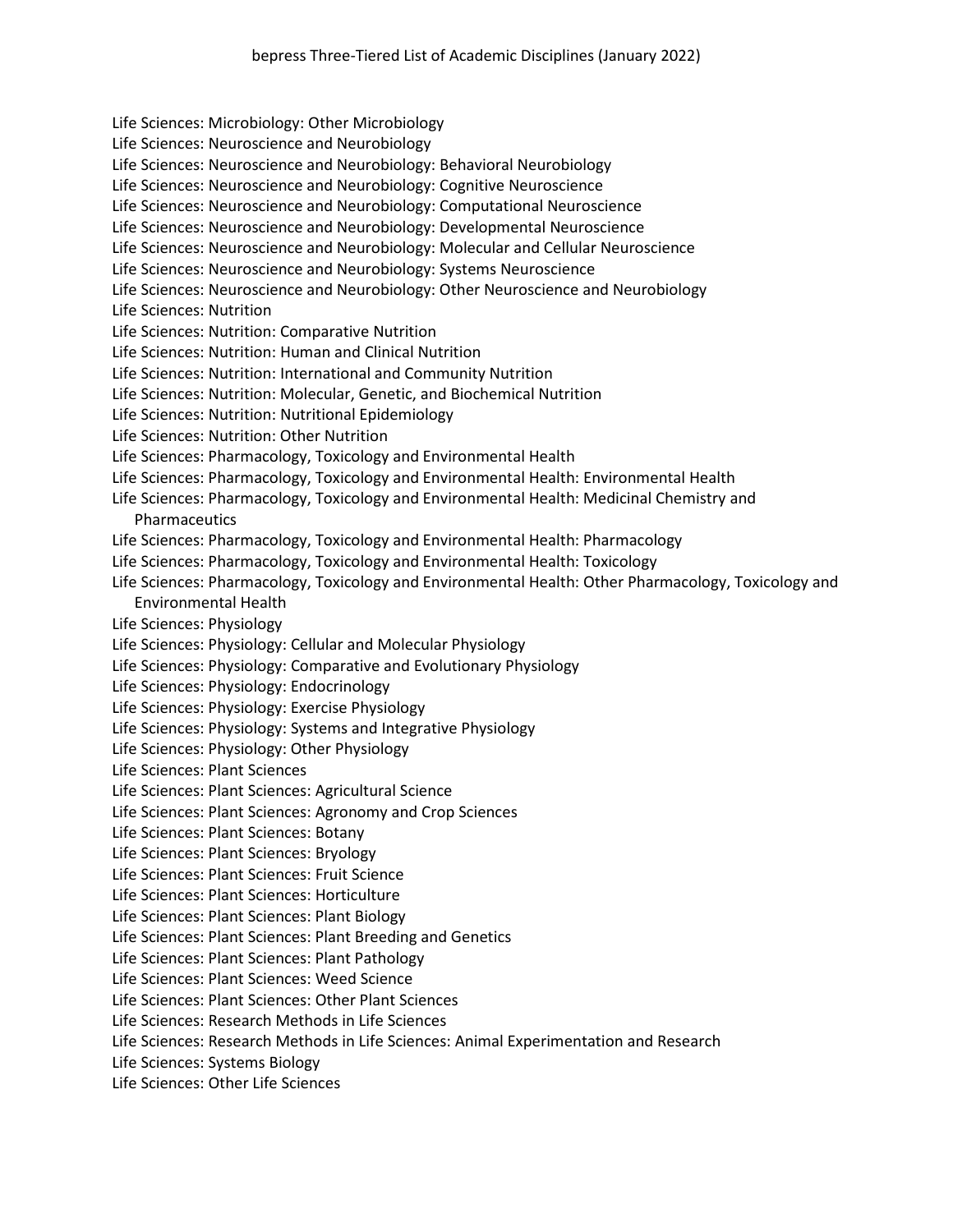Medicine and Health Sciences Medicine and Health Sciences: Alternative and Complementary Medicine Medicine and Health Sciences: Alternative and Complementary Medicine: Homeopathy Medicine and Health Sciences: Analytical, Diagnostic and Therapeutic Techniques and Equipment Medicine and Health Sciences: Analytical, Diagnostic and Therapeutic Techniques and Equipment: Anesthesia and Analgesia Medicine and Health Sciences: Analytical, Diagnostic and Therapeutic Techniques and Equipment: **Diagnosis** Medicine and Health Sciences: Analytical, Diagnostic and Therapeutic Techniques and Equipment: Equipment and Supplies Medicine and Health Sciences: Analytical, Diagnostic and Therapeutic Techniques and Equipment: Investigative Techniques Medicine and Health Sciences: Analytical, Diagnostic and Therapeutic Techniques and Equipment: Surgical Procedures, Operative Medicine and Health Sciences: Analytical, Diagnostic and Therapeutic Techniques and Equipment: **Therapeutics** Medicine and Health Sciences: Analytical, Diagnostic and Therapeutic Techniques and Equipment: Other Analytical, Diagnostic and Therapeutic Techniques and Equipment Medicine and Health Sciences: Anatomy Medicine and Health Sciences: Anatomy: Animal Structures Medicine and Health Sciences: Anatomy: Body Regions Medicine and Health Sciences: Anatomy: Cardiovascular System Medicine and Health Sciences: Anatomy: Cells Medicine and Health Sciences: Anatomy: Digestive System Medicine and Health Sciences: Anatomy: Embryonic Structures Medicine and Health Sciences: Anatomy: Endocrine System Medicine and Health Sciences: Anatomy: Fluids and Secretions Medicine and Health Sciences: Anatomy: Hemic and Immune Systems Medicine and Health Sciences: Anatomy: Integumentary System Medicine and Health Sciences: Anatomy: Musculoskeletal System Medicine and Health Sciences: Anatomy: Nervous System Medicine and Health Sciences: Anatomy: Respiratory System Medicine and Health Sciences: Anatomy: Sense Organs Medicine and Health Sciences: Anatomy: Stomatognathic System Medicine and Health Sciences: Anatomy: Tissues Medicine and Health Sciences: Anatomy: Urogenital System Medicine and Health Sciences: Bioethics and Medical Ethics Medicine and Health Sciences: Chemicals and Drugs Medicine and Health Sciences: Chemicals and Drugs: Amino Acids, Peptides, and Proteins Medicine and Health Sciences: Chemicals and Drugs: Biological Factors Medicine and Health Sciences: Chemicals and Drugs: Biomedical and Dental Materials Medicine and Health Sciences: Chemicals and Drugs: Carbohydrates Medicine and Health Sciences: Chemicals and Drugs: Chemical Actions and Uses Medicine and Health Sciences: Chemicals and Drugs: Complex Mixtures Medicine and Health Sciences: Chemicals and Drugs: Enzymes and Coenzymes Medicine and Health Sciences: Chemicals and Drugs: Heterocyclic Compounds Medicine and Health Sciences: Chemicals and Drugs: Hormones, Hormone Substitutes, and Hormone Antagonists

Medicine and Health Sciences: Chemicals and Drugs: Inorganic Chemicals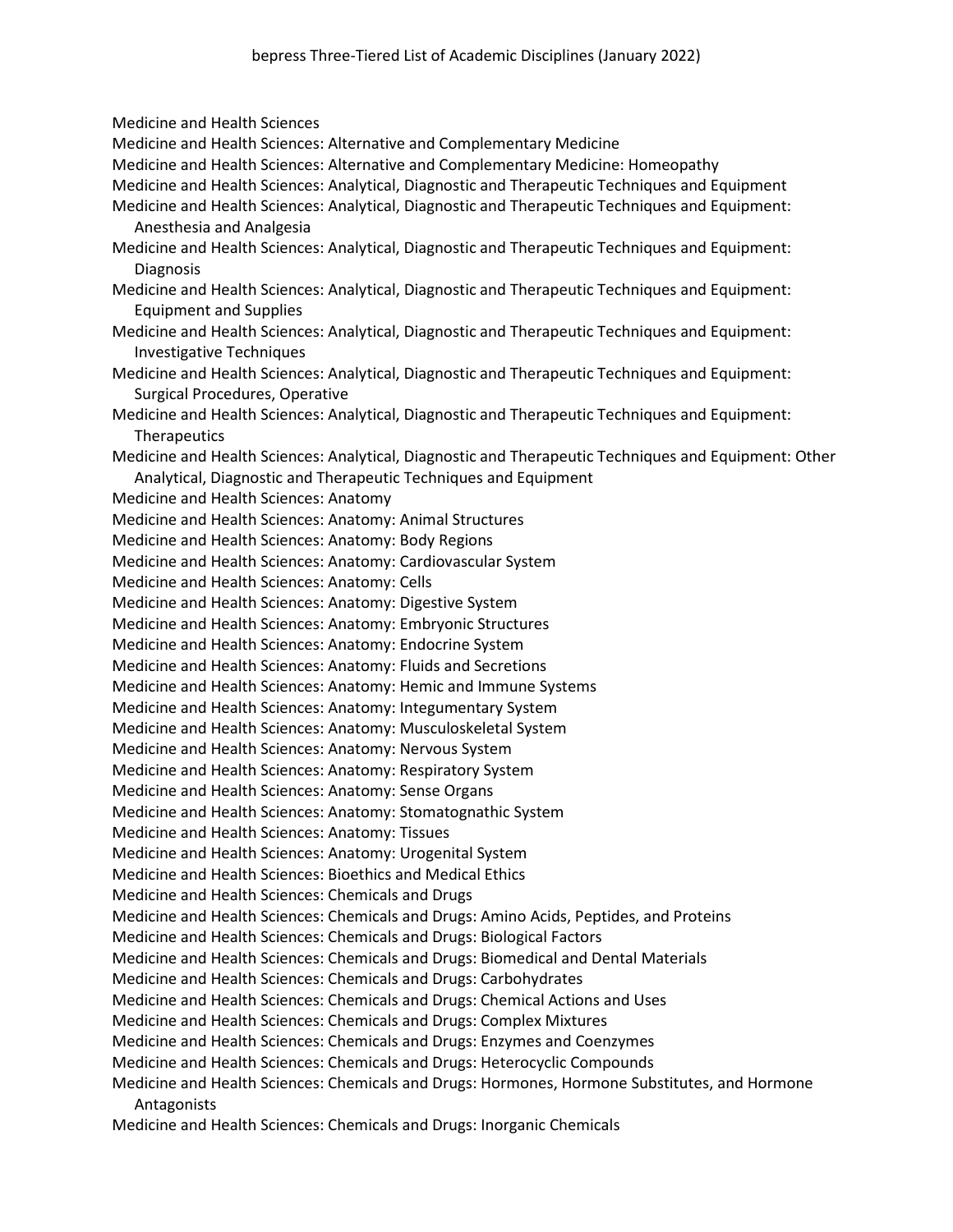Medicine and Health Sciences: Chemicals and Drugs: Lipids Medicine and Health Sciences: Chemicals and Drugs: Macromolecular Substances Medicine and Health Sciences: Chemicals and Drugs: Nucleic Acids, Nucleotides, and Nucleosides Medicine and Health Sciences: Chemicals and Drugs: Organic Chemicals Medicine and Health Sciences: Chemicals and Drugs: Pharmaceutical Preparations Medicine and Health Sciences: Chemicals and Drugs: Polycyclic Compounds Medicine and Health Sciences: Chemicals and Drugs: Other Chemicals and Drugs Medicine and Health Sciences: Communication Sciences and Disorders Medicine and Health Sciences: Communication Sciences and Disorders: Speech and Hearing Science Medicine and Health Sciences: Communication Sciences and Disorders: Speech Pathology and Audiology Medicine and Health Sciences: Dentistry Medicine and Health Sciences: Dentistry: Dental Hygiene Medicine and Health Sciences: Dentistry: Dental Materials Medicine and Health Sciences: Dentistry: Dental Public Health and Education Medicine and Health Sciences: Dentistry: Endodontics and Endodontology Medicine and Health Sciences: Dentistry: Oral and Maxillofacial Surgery Medicine and Health Sciences: Dentistry: Oral Biology and Oral Pathology Medicine and Health Sciences: Dentistry: Orthodontics and Orthodontology Medicine and Health Sciences: Dentistry: Pediatric Dentistry and Pedodontics Medicine and Health Sciences: Dentistry: Periodontics and Periodontology Medicine and Health Sciences: Dentistry: Prosthodontics and Prosthodontology Medicine and Health Sciences: Dentistry: Other Dentistry Medicine and Health Sciences: Dietetics and Clinical Nutrition Medicine and Health Sciences: Diseases Medicine and Health Sciences: Diseases: Animal Diseases Medicine and Health Sciences: Diseases: Bacterial Infections and Mycoses Medicine and Health Sciences: Diseases: Cardiovascular Diseases Medicine and Health Sciences: Diseases: Congenital, Hereditary, and Neonatal Diseases and Abnormalities Medicine and Health Sciences: Diseases: Digestive System Diseases Medicine and Health Sciences: Diseases: Disease Modeling Medicine and Health Sciences: Diseases: Disorders of Environmental Origin Medicine and Health Sciences: Diseases: Endocrine System Diseases Medicine and Health Sciences: Diseases: Eye Diseases Medicine and Health Sciences: Diseases: Female Urogenital Diseases and Pregnancy Complications Medicine and Health Sciences: Diseases: Hemic and Lymphatic Diseases Medicine and Health Sciences: Diseases: Immune System Diseases Medicine and Health Sciences: Diseases: Male Urogenital Diseases Medicine and Health Sciences: Diseases: Musculoskeletal Diseases Medicine and Health Sciences: Diseases: Neoplasms Medicine and Health Sciences: Diseases: Nervous System Diseases Medicine and Health Sciences: Diseases: Nutritional and Metabolic Diseases Medicine and Health Sciences: Diseases: Otorhinolaryngologic Diseases Medicine and Health Sciences: Diseases: Parasitic Diseases Medicine and Health Sciences: Diseases: Pathological Conditions, Signs and Symptoms Medicine and Health Sciences: Diseases: Respiratory Tract Diseases Medicine and Health Sciences: Diseases: Skin and Connective Tissue Diseases Medicine and Health Sciences: Diseases: Stomatognathic Diseases Medicine and Health Sciences: Diseases: Virus Diseases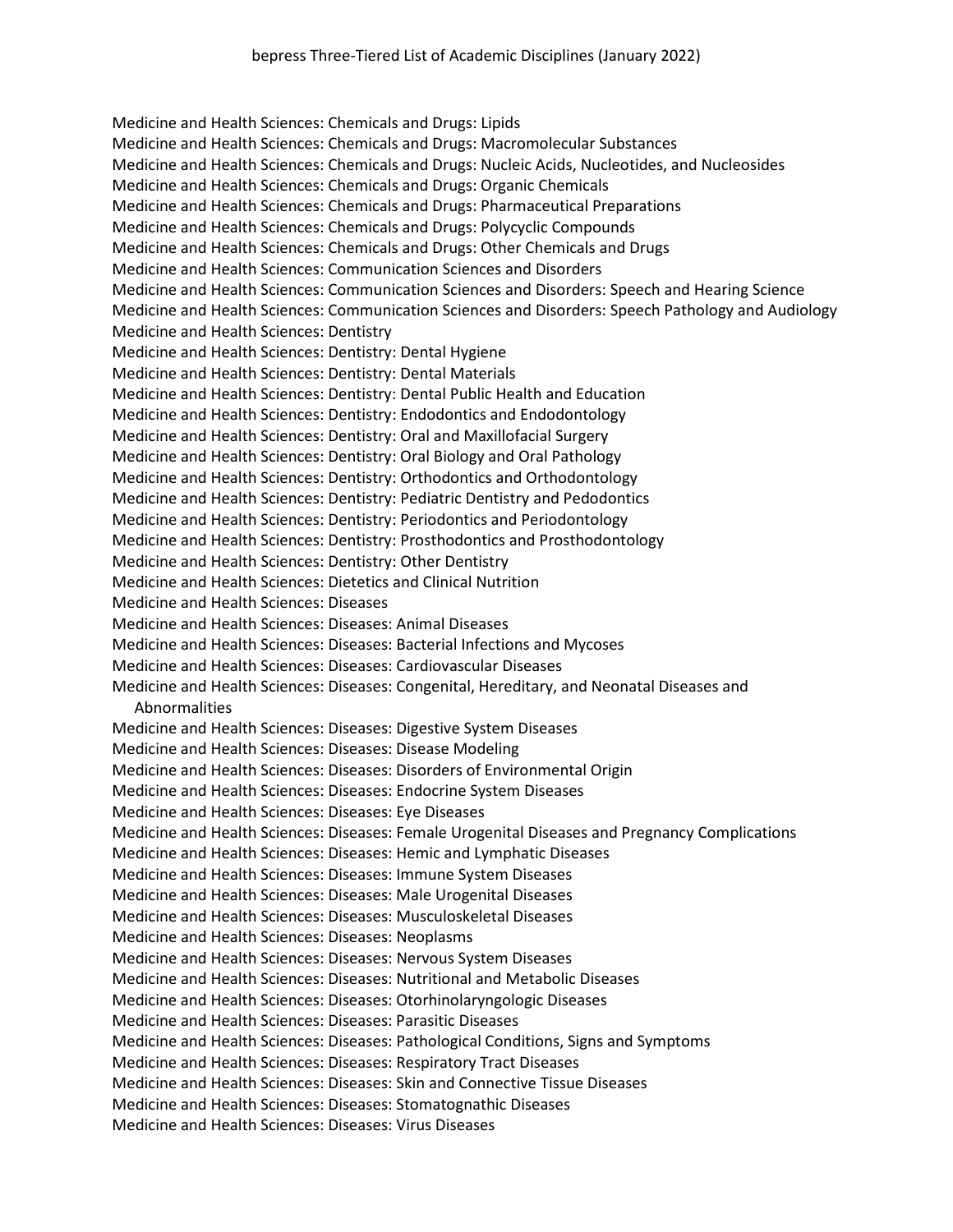Medicine and Health Sciences: Health Information Technology Medicine and Health Sciences: Health Information Technology: Telemedicine Medicine and Health Sciences: Health and Medical Administration Medicine and Health Sciences: Health and Medical Administration: Quality Improvement Medicine and Health Sciences: Medical Education Medicine and Health Sciences: Medical Education: Interprofessional Education Medicine and Health Sciences: Medical Humanities Medicine and Health Sciences: Medical Sciences Medicine and Health Sciences: Medical Sciences: Biochemical Phenomena, Metabolism, and Nutrition Medicine and Health Sciences: Medical Sciences: Biological Phenomena, Cell Phenomena, and Immunity Medicine and Health Sciences: Medical Sciences: Chemical and Pharmacologic Phenomena Medicine and Health Sciences: Medical Sciences: Circulatory and Respiratory Physiology Medicine and Health Sciences: Medical Sciences: Digestive, Oral, and Skin Physiology Medicine and Health Sciences: Medical Sciences: Genetic Phenomena Medicine and Health Sciences: Medical Sciences: Genetic Processes Medicine and Health Sciences: Medical Sciences: Genetic Structures Medicine and Health Sciences: Medical Sciences: Medical Anatomy Medicine and Health Sciences: Medical Sciences: Medical Biochemistry Medicine and Health Sciences: Medical Sciences: Medical Biomathematics and Biometrics Medicine and Health Sciences: Medical Sciences: Medical Biophysics Medicine and Health Sciences: Medical Sciences: Medical Biotechnology Medicine and Health Sciences: Medical Sciences: Medical Cell Biology Medicine and Health Sciences: Medical Sciences: Medical Genetics Medicine and Health Sciences: Medical Sciences: Medical Immunology Medicine and Health Sciences: Medical Sciences: Medical Microbiology Medicine and Health Sciences: Medical Sciences: Medical Molecular Biology Medicine and Health Sciences: Medical Sciences: Medical Neurobiology Medicine and Health Sciences: Medical Sciences: Medical Nutrition Medicine and Health Sciences: Medical Sciences: Medical Pathology Medicine and Health Sciences: Medical Sciences: Medical Pharmacology Medicine and Health Sciences: Medical Sciences: Medical Physiology Medicine and Health Sciences: Medical Sciences: Medical Toxicology Medicine and Health Sciences: Medical Sciences: Musculoskeletal, Neural, and Ocular Physiology Medicine and Health Sciences: Medical Sciences: Neurosciences Medicine and Health Sciences: Medical Sciences: Physiological Processes Medicine and Health Sciences: Medical Sciences: Reproductive and Urinary Physiology Medicine and Health Sciences: Medical Sciences: Other Medical Sciences Medicine and Health Sciences: Medical Specialties Medicine and Health Sciences: Medical Specialties: Allergy and Immunology Medicine and Health Sciences: Medical Specialties: Anesthesiology Medicine and Health Sciences: Medical Specialties: Behavioral Medicine Medicine and Health Sciences: Medical Specialties: Cardiology Medicine and Health Sciences: Medical Specialties: Critical Care Medicine and Health Sciences: Medical Specialties: Dermatology Medicine and Health Sciences: Medical Specialties: Emergency Medicine Medicine and Health Sciences: Medical Specialties: Endocrinology, Diabetes, and Metabolism Medicine and Health Sciences: Medical Specialties: Family Medicine Medicine and Health Sciences: Medical Specialties: Gastroenterology Medicine and Health Sciences: Medical Specialties: Geriatrics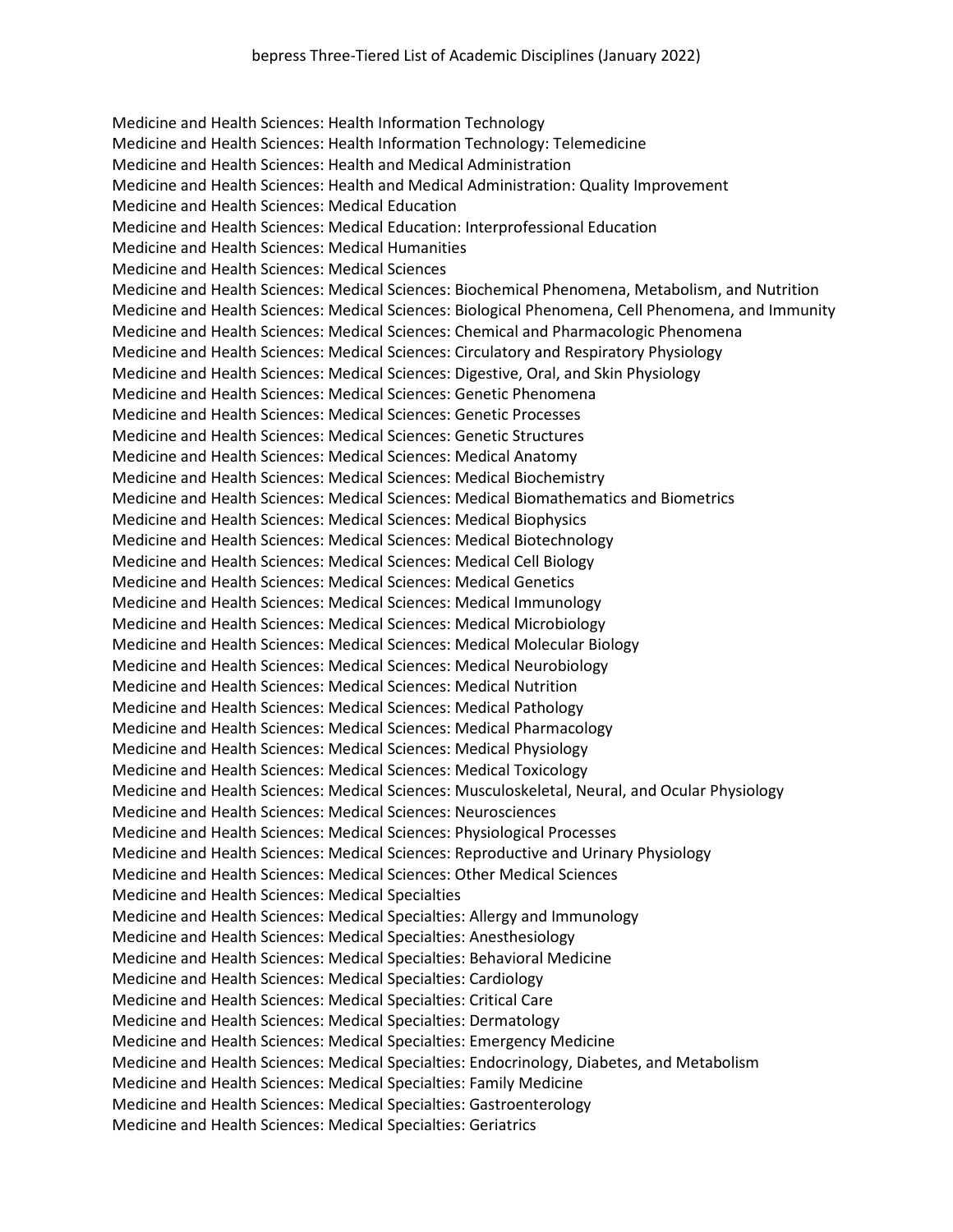Medicine and Health Sciences: Medical Specialties: Hematology Medicine and Health Sciences: Medical Specialties: Hepatology Medicine and Health Sciences: Medical Specialties: Infectious Disease Medicine and Health Sciences: Medical Specialties: Integrative Medicine Medicine and Health Sciences: Medical Specialties: Internal Medicine Medicine and Health Sciences: Medical Specialties: Nephrology Medicine and Health Sciences: Medical Specialties: Neurology Medicine and Health Sciences: Medical Specialties: Neurosurgery Medicine and Health Sciences: Medical Specialties: Obstetrics and Gynecology Medicine and Health Sciences: Medical Specialties: Oncology Medicine and Health Sciences: Medical Specialties: Ophthalmology Medicine and Health Sciences: Medical Specialties: Orthopedics Medicine and Health Sciences: Medical Specialties: Osteopathic Medicine and Osteopathy Medicine and Health Sciences: Medical Specialties: Otolaryngology Medicine and Health Sciences: Medical Specialties: Palliative Care Medicine and Health Sciences: Medical Specialties: Pathology Medicine and Health Sciences: Medical Specialties: Pediatrics Medicine and Health Sciences: Medical Specialties: Plastic Surgery Medicine and Health Sciences: Medical Specialties: Podiatry Medicine and Health Sciences: Medical Specialties: Preventive Medicine Medicine and Health Sciences: Medical Specialties: Primary Care Medicine and Health Sciences: Medical Specialties: Psychiatry Medicine and Health Sciences: Medical Specialties: Pulmonology Medicine and Health Sciences: Medical Specialties: Radiation Medicine Medicine and Health Sciences: Medical Specialties: Radiology Medicine and Health Sciences: Medical Specialties: Rheumatology Medicine and Health Sciences: Medical Specialties: Sleep Medicine Medicine and Health Sciences: Medical Specialties: Sports Medicine Medicine and Health Sciences: Medical Specialties: Surgery Medicine and Health Sciences: Medical Specialties: Trauma Medicine and Health Sciences: Medical Specialties: Tropical Medicine Medicine and Health Sciences: Medical Specialties: Urology Medicine and Health Sciences: Medical Specialties: Other Medical Specialties Medicine and Health Sciences: Mental and Social Health Medicine and Health Sciences: Mental and Social Health: Animal-Assisted Therapy Medicine and Health Sciences: Mental and Social Health: Art Therapy Medicine and Health Sciences: Mental and Social Health: Clinical and Medical Social Work Medicine and Health Sciences: Mental and Social Health: Cognitive Behavioral Therapy Medicine and Health Sciences: Mental and Social Health: Community Health Medicine and Health Sciences: Mental and Social Health: Marriage and Family Therapy and Counseling Medicine and Health Sciences: Mental and Social Health: Psychiatric and Mental Health Medicine and Health Sciences: Mental and Social Health: Psychoanalysis and Psychotherapy Medicine and Health Sciences: Mental and Social Health: Substance Abuse and Addiction Medicine and Health Sciences: Mental and Social Health: Other Mental and Social Health Medicine and Health Sciences: Nanotechnology Medicine and Health Sciences: Nanotechnology: Nanomedicine Medicine and Health Sciences: Nursing Medicine and Health Sciences: Nursing: Critical Care Nursing Medicine and Health Sciences: Nursing: Family Practice Nursing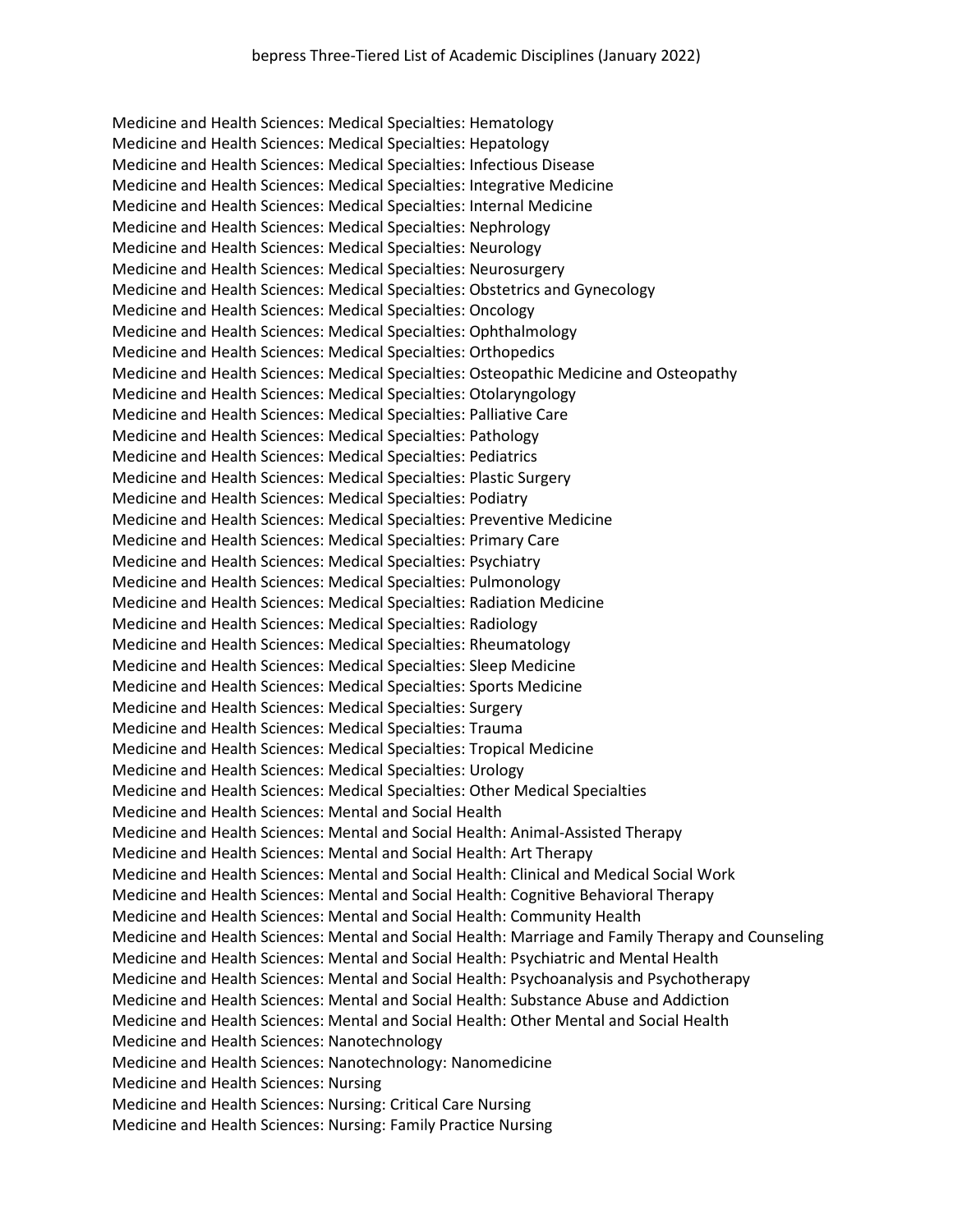Medicine and Health Sciences: Nursing: Geriatric Nursing

Medicine and Health Sciences: Nursing: Maternal, Child Health and Neonatal Nursing

Medicine and Health Sciences: Nursing: Nursing Administration

- Medicine and Health Sciences: Nursing: Nursing Midwifery
- Medicine and Health Sciences: Nursing: Occupational and Environmental Health Nursing
- Medicine and Health Sciences: Nursing: Palliative Nursing
- Medicine and Health Sciences: Nursing: Pediatric Nursing
- Medicine and Health Sciences: Nursing: Perioperative, Operating Room and Surgical Nursing
- Medicine and Health Sciences: Nursing: Psychiatric and Mental Health Nursing
- Medicine and Health Sciences: Nursing: Public Health and Community Nursing
- Medicine and Health Sciences: Nursing: Other Nursing
- Medicine and Health Sciences: Optometry
- Medicine and Health Sciences: Organisms
- Medicine and Health Sciences: Organisms: Algae
- Medicine and Health Sciences: Organisms: Animals
- Medicine and Health Sciences: Organisms: Archaea
- Medicine and Health Sciences: Organisms: Bacteria
- Medicine and Health Sciences: Organisms: Fungi
- Medicine and Health Sciences: Organisms: Mesomycetozoea
- Medicine and Health Sciences: Organisms: Plants
- Medicine and Health Sciences: Organisms: Viruses
- Medicine and Health Sciences: Pharmacy and Pharmaceutical Sciences
- Medicine and Health Sciences: Pharmacy and Pharmaceutical Sciences: Medicinal and Pharmaceutical Chemistry
- Medicine and Health Sciences: Pharmacy and Pharmaceutical Sciences: Natural Products Chemistry and Pharmacognosy
- Medicine and Health Sciences: Pharmacy and Pharmaceutical Sciences: Pharmaceutics and Drug Design
- Medicine and Health Sciences: Pharmacy and Pharmaceutical Sciences: Pharmacoeconomics and Pharmaceutical Economics
- Medicine and Health Sciences: Pharmacy and Pharmaceutical Sciences: Pharmacy Administration, Policy and Regulation
- Medicine and Health Sciences: Pharmacy and Pharmaceutical Sciences: Other Pharmacy and Pharmaceutical Sciences
- Medicine and Health Sciences: Psychiatry and Psychology
- Medicine and Health Sciences: Psychiatry and Psychology: Behavior and Behavior Mechanisms
- Medicine and Health Sciences: Psychiatry and Psychology: Behavioral Disciplines and Activities
- Medicine and Health Sciences: Psychiatry and Psychology: Dance Movement Therapy
- Medicine and Health Sciences: Psychiatry and Psychology: Mental Disorders
- Medicine and Health Sciences: Psychiatry and Psychology: Psychological Phenomena and Processes
- Medicine and Health Sciences: Psychiatry and Psychology: Other Psychiatry and Psychology
- Medicine and Health Sciences: Public Health
- Medicine and Health Sciences: Public Health: Clinical Epidemiology
- Medicine and Health Sciences: Public Health: Community Health and Preventive Medicine
- Medicine and Health Sciences: Public Health: Environmental Public Health
- Medicine and Health Sciences: Public Health: Epidemiology
- Medicine and Health Sciences: Public Health: Health and Medical Physics
- Medicine and Health Sciences: Public Health: Health Services Administration
- Medicine and Health Sciences: Public Health: Health Services Research
- Medicine and Health Sciences: Public Health: Influenza Humans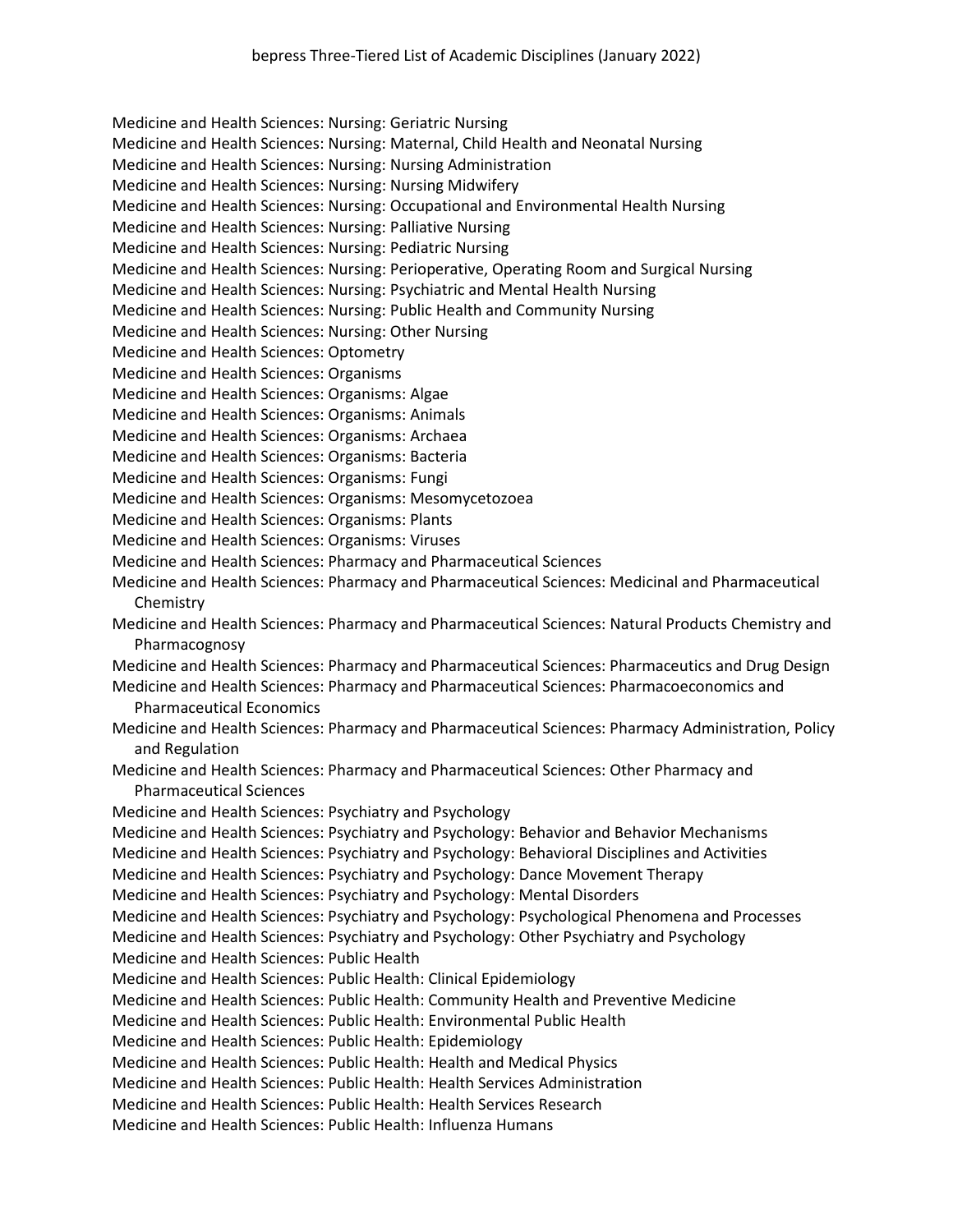Medicine and Health Sciences: Public Health: Influenza Virus Vaccines Medicine and Health Sciences: Public Health: International Public Health Medicine and Health Sciences: Public Health: Maternal and Child Health Medicine and Health Sciences: Public Health: Occupational Health and Industrial Hygiene Medicine and Health Sciences: Public Health: Patient Safety Medicine and Health Sciences: Public Health: Public Health Education and Promotion Medicine and Health Sciences: Public Health: Women's Health Medicine and Health Sciences: Public Health: Other Public Health Medicine and Health Sciences: Rehabilitation and Therapy Medicine and Health Sciences: Rehabilitation and Therapy: Kinesiotherapy Medicine and Health Sciences: Rehabilitation and Therapy: Movement and Mind-Body Therapies Medicine and Health Sciences: Rehabilitation and Therapy: Occupational Therapy Medicine and Health Sciences: Rehabilitation and Therapy: Orthotics and Prosthetics Medicine and Health Sciences: Rehabilitation and Therapy: Physical Therapy Medicine and Health Sciences: Rehabilitation and Therapy: Physiotherapy Medicine and Health Sciences: Rehabilitation and Therapy: Recreational Therapy Medicine and Health Sciences: Rehabilitation and Therapy: Respiratory Therapy Medicine and Health Sciences: Rehabilitation and Therapy: Somatic Bodywork and Related Therapeutic **Practices** Medicine and Health Sciences: Rehabilitation and Therapy: Vocational Rehabilitation Counseling Medicine and Health Sciences: Rehabilitation and Therapy: Other Rehabilitation and Therapy Medicine and Health Sciences: Sports Sciences Medicine and Health Sciences: Translational Medical Research Medicine and Health Sciences: Veterinary Medicine Medicine and Health Sciences: Veterinary Medicine: Comparative and Laboratory Animal Medicine Medicine and Health Sciences: Veterinary Medicine: Large or Food Animal and Equine Medicine Medicine and Health Sciences: Veterinary Medicine: Small or Companion Animal Medicine Medicine and Health Sciences: Veterinary Medicine: Veterinary Anatomy Medicine and Health Sciences: Veterinary Medicine: Veterinary Infectious Diseases Medicine and Health Sciences: Veterinary Medicine: Veterinary Microbiology and Immunobiology Medicine and Health Sciences: Veterinary Medicine: Veterinary Pathology and Pathobiology Medicine and Health Sciences: Veterinary Medicine: Veterinary Physiology Medicine and Health Sciences: Veterinary Medicine: Veterinary Preventive Medicine, Epidemiology, and Public Health Medicine and Health Sciences: Veterinary Medicine: Veterinary Toxicology and Pharmacology Medicine and Health Sciences: Veterinary Medicine: Other Veterinary Medicine Medicine and Health Sciences: Other Medicine and Health Sciences Physical Sciences and Mathematics Physical Sciences and Mathematics: Applied Mathematics Physical Sciences and Mathematics: Applied Mathematics: Control Theory Physical Sciences and Mathematics: Applied Mathematics: Dynamic Systems Physical Sciences and Mathematics: Applied Mathematics: Non-linear Dynamics Physical Sciences and Mathematics: Applied Mathematics: Numerical Analysis and Computation Physical Sciences and Mathematics: Applied Mathematics: Ordinary Differential Equations and Applied Dynamics Physical Sciences and Mathematics: Applied Mathematics: Partial Differential Equations Physical Sciences and Mathematics: Applied Mathematics: Special Functions Physical Sciences and Mathematics: Applied Mathematics: Other Applied Mathematics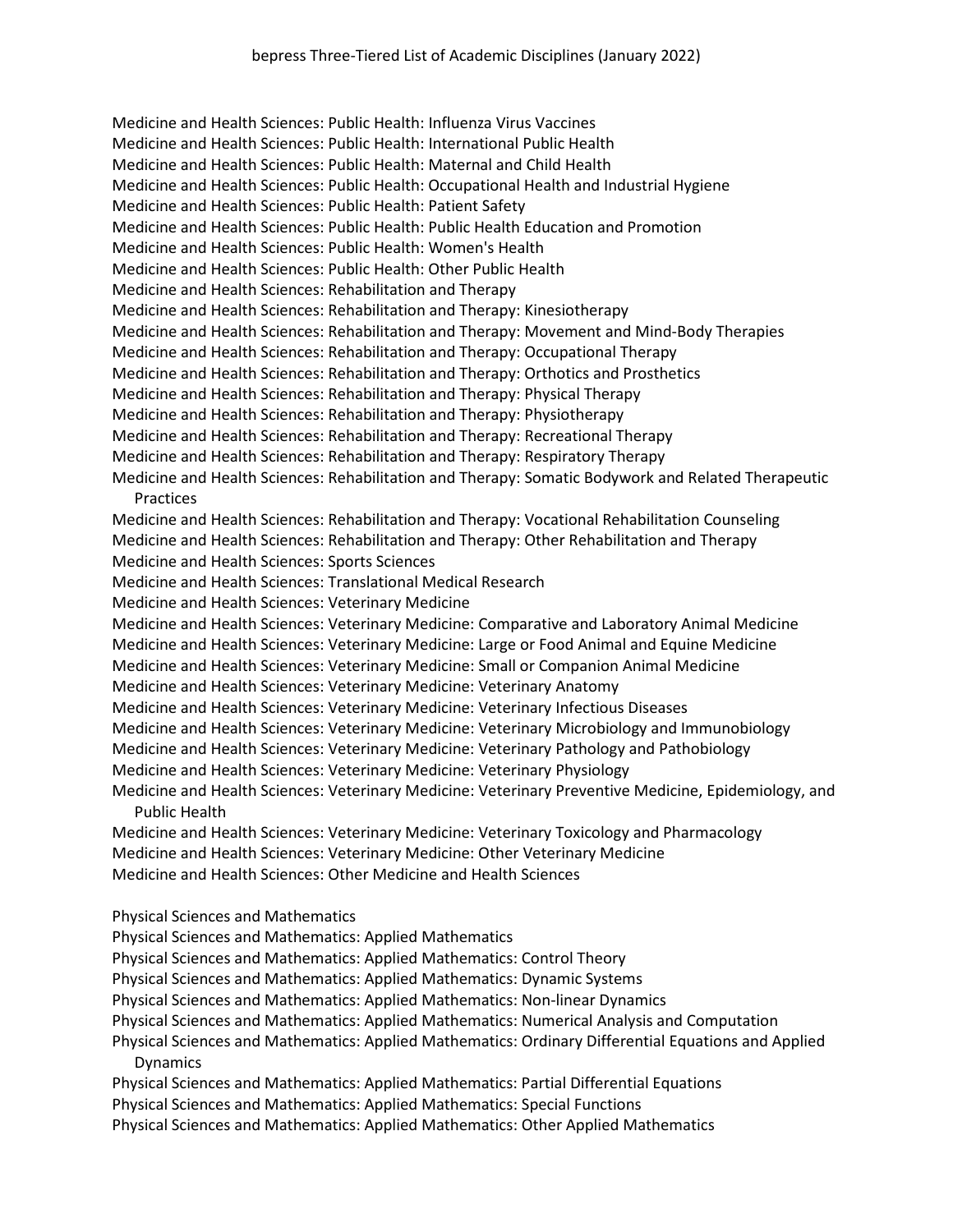Physical Sciences and Mathematics: Astrophysics and Astronomy Physical Sciences and Mathematics: Astrophysics and Astronomy: Cosmology, Relativity, and Gravity Physical Sciences and Mathematics: Astrophysics and Astronomy: External Galaxies Physical Sciences and Mathematics: Astrophysics and Astronomy: Instrumentation Physical Sciences and Mathematics: Astrophysics and Astronomy: Physical Processes Physical Sciences and Mathematics: Astrophysics and Astronomy: Stars, Interstellar Medium and the Galaxy Physical Sciences and Mathematics: Astrophysics and Astronomy: The Sun and the Solar System Physical Sciences and Mathematics: Astrophysics and Astronomy: Other Astrophysics and Astronomy Physical Sciences and Mathematics: Chemistry Physical Sciences and Mathematics: Chemistry: Analytical Chemistry Physical Sciences and Mathematics: Chemistry: Computational Chemistry Physical Sciences and Mathematics: Chemistry: Environmental Chemistry Physical Sciences and Mathematics: Chemistry: Inorganic Chemistry Physical Sciences and Mathematics: Chemistry: Materials Chemistry Physical Sciences and Mathematics: Chemistry: Medicinal-Pharmaceutical Chemistry Physical Sciences and Mathematics: Chemistry: Organic Chemistry Physical Sciences and Mathematics: Chemistry: Physical Chemistry Physical Sciences and Mathematics: Chemistry: Polymer Chemistry Physical Sciences and Mathematics: Chemistry: Radiochemistry Physical Sciences and Mathematics: Chemistry: Other Chemistry Physical Sciences and Mathematics: Computer Sciences Physical Sciences and Mathematics: Computer Sciences: Artificial Intelligence and Robotics Physical Sciences and Mathematics: Computer Sciences: Information Security Physical Sciences and Mathematics: Computer Sciences: Databases and Information Systems Physical Sciences and Mathematics: Computer Sciences: Graphics and Human Computer Interfaces Physical Sciences and Mathematics: Computer Sciences: Numerical Analysis and Scientific Computing Physical Sciences and Mathematics: Computer Sciences: OS and Networks Physical Sciences and Mathematics: Computer Sciences: Programming Languages and Compilers Physical Sciences and Mathematics: Computer Sciences: Software Engineering Physical Sciences and Mathematics: Computer Sciences: Systems Architecture Physical Sciences and Mathematics: Computer Sciences: Theory and Algorithms Physical Sciences and Mathematics: Computer Sciences: Other Computer Sciences Physical Sciences and Mathematics: Data Science Physical Sciences and Mathematics: Earth Sciences Physical Sciences and Mathematics: Earth Sciences: Biogeochemistry Physical Sciences and Mathematics: Earth Sciences: Cosmochemistry Physical Sciences and Mathematics: Earth Sciences: Geochemistry Physical Sciences and Mathematics: Earth Sciences: Geology Physical Sciences and Mathematics: Earth Sciences: Geomorphology Physical Sciences and Mathematics: Earth Sciences: Geophysics and Seismology Physical Sciences and Mathematics: Earth Sciences: Glaciology Physical Sciences and Mathematics: Earth Sciences: Hydrology Physical Sciences and Mathematics: Earth Sciences: Mineral Physics Physical Sciences and Mathematics: Earth Sciences: Paleobiology Physical Sciences and Mathematics: Earth Sciences: Paleontology Physical Sciences and Mathematics: Earth Sciences: Sedimentology Physical Sciences and Mathematics: Earth Sciences: Soil Science Physical Sciences and Mathematics: Earth Sciences: Speleology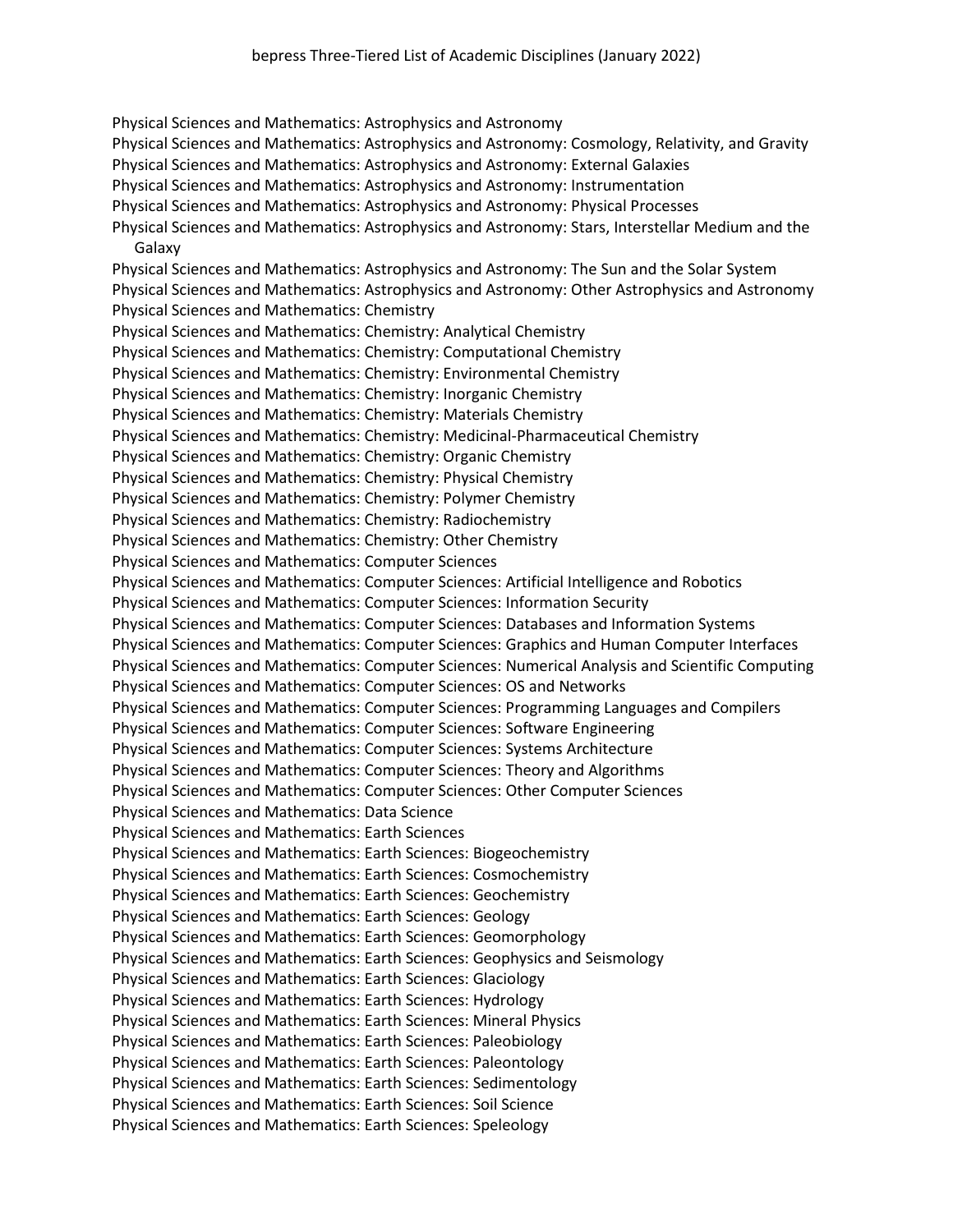Physical Sciences and Mathematics: Earth Sciences: Stratigraphy Physical Sciences and Mathematics: Earth Sciences: Tectonics and Structure Physical Sciences and Mathematics: Earth Sciences: Volcanology Physical Sciences and Mathematics: Earth Sciences: Other Earth Sciences Physical Sciences and Mathematics: Environmental Sciences Physical Sciences and Mathematics: Environmental Sciences: Environmental Education Physical Sciences and Mathematics: Environmental Sciences: Environmental Health and Protection Physical Sciences and Mathematics: Environmental Sciences: Environmental Indicators and Impact Assessment Physical Sciences and Mathematics: Environmental Sciences: Environmental Monitoring Physical Sciences and Mathematics: Environmental Sciences: Natural Resource Economics Physical Sciences and Mathematics: Environmental Sciences: Natural Resources and Conservation Physical Sciences and Mathematics: Environmental Sciences: Natural Resources Management and Policy Physical Sciences and Mathematics: Environmental Sciences: Oil, Gas, and Energy Physical Sciences and Mathematics: Environmental Sciences: Sustainability Physical Sciences and Mathematics: Environmental Sciences: Water Resource Management Physical Sciences and Mathematics: Environmental Sciences: Other Environmental Sciences Physical Sciences and Mathematics: Mathematics Physical Sciences and Mathematics: Mathematics: Algebra Physical Sciences and Mathematics: Mathematics: Algebraic Geometry Physical Sciences and Mathematics: Mathematics: Analysis Physical Sciences and Mathematics: Mathematics: Discrete Mathematics and Combinatorics Physical Sciences and Mathematics: Mathematics: Dynamical Systems Physical Sciences and Mathematics: Mathematics: Geometry and Topology Physical Sciences and Mathematics: Mathematics: Harmonic Analysis and Representation Physical Sciences and Mathematics: Mathematics: Logic and Foundations Physical Sciences and Mathematics: Mathematics: Number Theory Physical Sciences and Mathematics: Mathematics: Set Theory Physical Sciences and Mathematics: Mathematics: Other Mathematics Physical Sciences and Mathematics: Oceanography and Atmospheric Sciences and Meteorology Physical Sciences and Mathematics: Oceanography and Atmospheric Sciences and Meteorology: Atmospheric Sciences Physical Sciences and Mathematics: Oceanography and Atmospheric Sciences and Meteorology: Climate Physical Sciences and Mathematics: Oceanography and Atmospheric Sciences and Meteorology: Fresh Water Studies Physical Sciences and Mathematics: Oceanography and Atmospheric Sciences and Meteorology: Meteorology Physical Sciences and Mathematics: Oceanography and Atmospheric Sciences and Meteorology: Oceanography Physical Sciences and Mathematics: Oceanography and Atmospheric Sciences and Meteorology: Other Oceanography and Atmospheric Sciences and Meteorology Physical Sciences and Mathematics: Physics Physical Sciences and Mathematics: Physics: Atomic, Molecular and Optical Physics Physical Sciences and Mathematics: Physics: Biological and Chemical Physics Physical Sciences and Mathematics: Physics: Condensed Matter Physics Physical Sciences and Mathematics: Physics: Elementary Particles and Fields and String Theory Physical Sciences and Mathematics: Physics: Engineering Physics Physical Sciences and Mathematics: Physics: Fluid Dynamics

Physical Sciences and Mathematics: Physics: Nuclear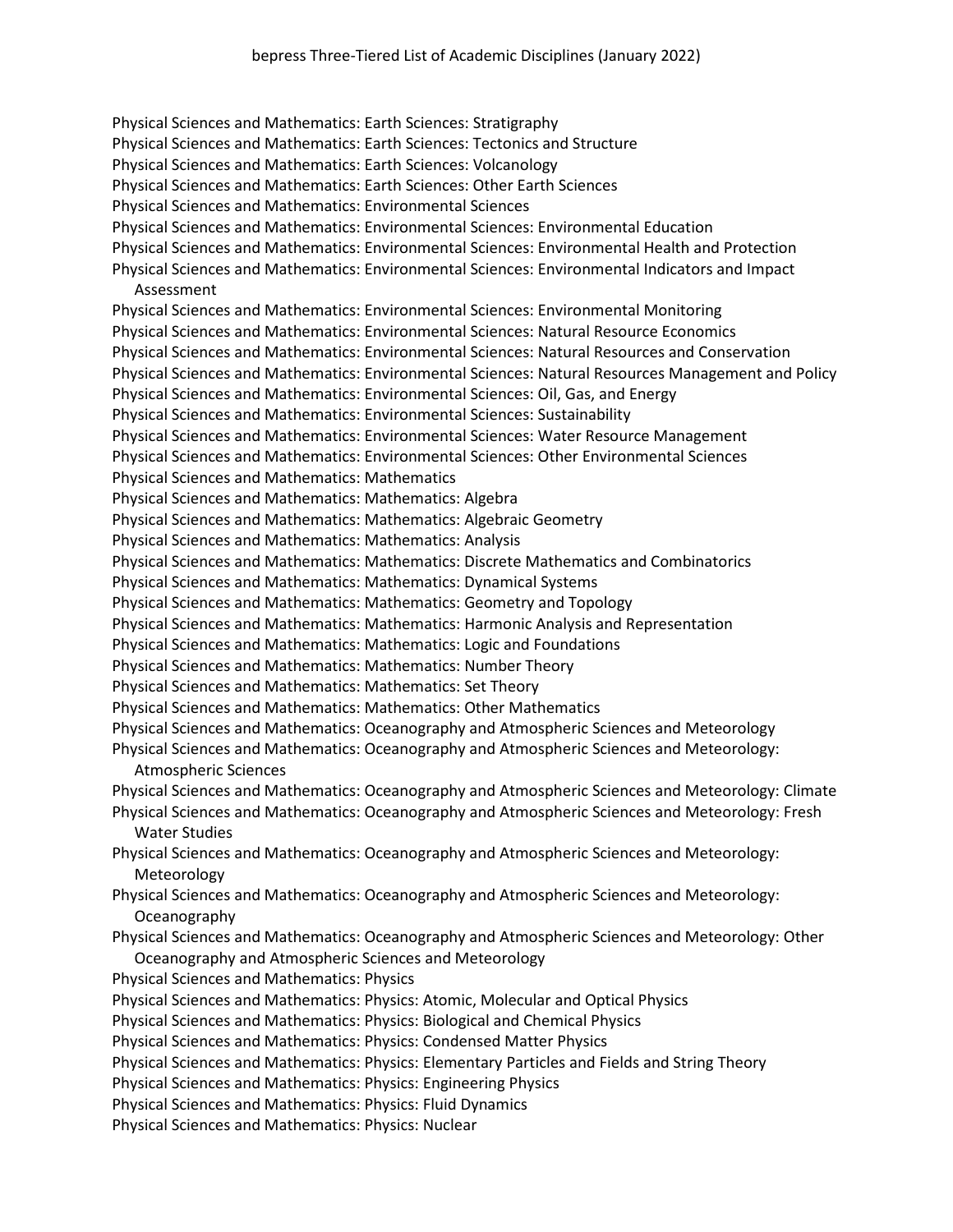Physical Sciences and Mathematics: Physics: Optics Physical Sciences and Mathematics: Physics: Plasma and Beam Physics Physical Sciences and Mathematics: Physics: Quantum Physics Physical Sciences and Mathematics: Physics: Statistical, Nonlinear, and Soft Matter Physics Physical Sciences and Mathematics: Physics: Other Physics Physical Sciences and Mathematics: Statistics and Probability Physical Sciences and Mathematics: Statistics and Probability: Applied Statistics Physical Sciences and Mathematics: Statistics and Probability: Biometry Physical Sciences and Mathematics: Statistics and Probability: Biostatistics Physical Sciences and Mathematics: Statistics and Probability: Categorical Data Analysis Physical Sciences and Mathematics: Statistics and Probability: Clinical Trials Physical Sciences and Mathematics: Statistics and Probability: Design of Experiments and Sample Surveys Physical Sciences and Mathematics: Statistics and Probability: Institutional and Historical Physical Sciences and Mathematics: Statistics and Probability: Longitudinal Data Analysis and Time Series Physical Sciences and Mathematics: Statistics and Probability: Microarrays Physical Sciences and Mathematics: Statistics and Probability: Multivariate Analysis Physical Sciences and Mathematics: Statistics and Probability: Probability Physical Sciences and Mathematics: Statistics and Probability: Statistical Methodology Physical Sciences and Mathematics: Statistics and Probability: Statistical Models Physical Sciences and Mathematics: Statistics and Probability: Statistical Theory Physical Sciences and Mathematics: Statistics and Probability: Survival Analysis Physical Sciences and Mathematics: Statistics and Probability: Vital and Health Statistics Physical Sciences and Mathematics: Statistics and Probability: Other Statistics and Probability Physical Sciences and Mathematics: Other Physical Sciences and Mathematics

Social and Behavioral Sciences

Social and Behavioral Sciences: Agricultural and Resource Economics Social and Behavioral Sciences: Agricultural and Resource Economics: Food Security Social and Behavioral Sciences: Animal Studies Social and Behavioral Sciences: Anthropology Social and Behavioral Sciences: Anthropology: Archaeological Anthropology Social and Behavioral Sciences: Anthropology: Biological and Physical Anthropology Social and Behavioral Sciences: Anthropology: Folklore Social and Behavioral Sciences: Anthropology: Linguistic Anthropology Social and Behavioral Sciences: Anthropology: Social and Cultural Anthropology Social and Behavioral Sciences: Anthropology: Other Anthropology Social and Behavioral Sciences: Cognitive Science Social and Behavioral Sciences: Communication Social and Behavioral Sciences: Communication: Broadcast and Video Studies Social and Behavioral Sciences: Communication: Communication Technology and New Media Social and Behavioral Sciences: Communication: Critical and Cultural Studies Social and Behavioral Sciences: Communication: Gender, Race, Sexuality, and Ethnicity in Communication Social and Behavioral Sciences: Communication: Graphic Communications Social and Behavioral Sciences: Communication: Health Communication Social and Behavioral Sciences: Communication: International and Intercultural Communication Social and Behavioral Sciences: Communication: Interpersonal and Small Group Communication Social and Behavioral Sciences: Communication: Journalism Studies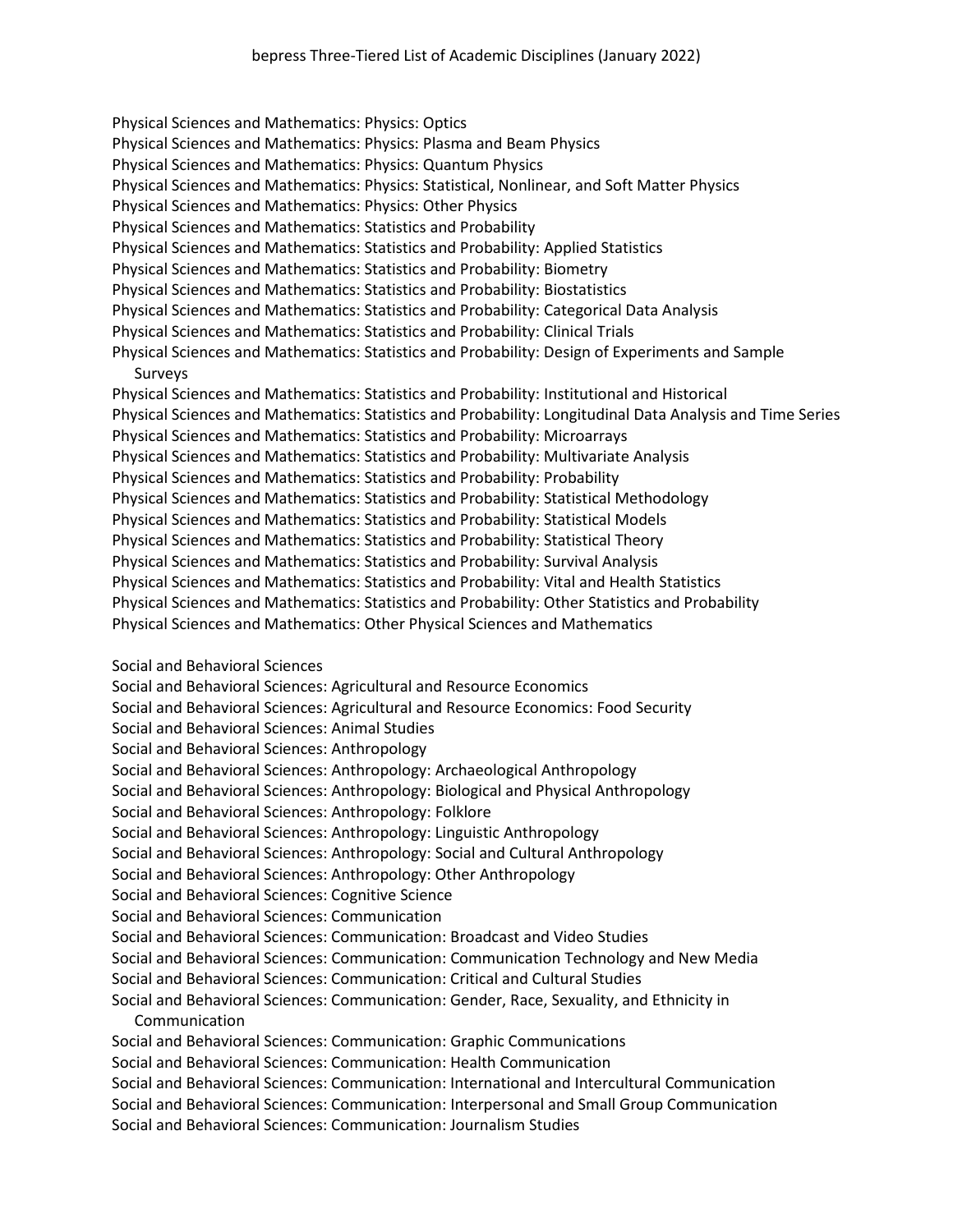Social and Behavioral Sciences: Communication: Mass Communication Social and Behavioral Sciences: Communication: Organizational Communication Social and Behavioral Sciences: Communication: Public Relations and Advertising Social and Behavioral Sciences: Communication: Publishing Social and Behavioral Sciences: Communication: Social Influence and Political Communication Social and Behavioral Sciences: Communication: Social Media Social and Behavioral Sciences: Communication: Speech and Rhetorical Studies Social and Behavioral Sciences: Communication: Other Communication Social and Behavioral Sciences: Counseling Social and Behavioral Sciences: Counseling: Counselor Education Social and Behavioral Sciences: Development Studies Social and Behavioral Sciences: Disability Studies Social and Behavioral Sciences: Economics Social and Behavioral Sciences: Economics: Behavioral Economics Social and Behavioral Sciences: Economics: Econometrics Social and Behavioral Sciences: Economics: Economic History Social and Behavioral Sciences: Economics: Economic Theory Social and Behavioral Sciences: Economics: Finance Social and Behavioral Sciences: Economics: Growth and Development Social and Behavioral Sciences: Economics: Health Economics Social and Behavioral Sciences: Economics: Income Distribution Social and Behavioral Sciences: Economics: Industrial Organization Social and Behavioral Sciences: Economics: International Economics Social and Behavioral Sciences: Economics: Labor Economics Social and Behavioral Sciences: Economics: Macroeconomics Social and Behavioral Sciences: Economics: Political Economy Social and Behavioral Sciences: Economics: Public Economics Social and Behavioral Sciences: Economics: Regional Economics Social and Behavioral Sciences: Economics: Other Economics Social and Behavioral Sciences: Environmental Studies Social and Behavioral Sciences: Food Studies Social and Behavioral Sciences: Geography Social and Behavioral Sciences: Geography: Geographic Information Sciences Social and Behavioral Sciences: Geography: Human Geography Social and Behavioral Sciences: Geography: Nature and Society Relations Social and Behavioral Sciences: Geography: Physical and Environmental Geography Social and Behavioral Sciences: Geography: Remote Sensing Social and Behavioral Sciences: Geography: Spatial Science Social and Behavioral Sciences: Geography: Other Geography Social and Behavioral Sciences: International and Area Studies Social and Behavioral Sciences: International and Area Studies: African Studies Social and Behavioral Sciences: International and Area Studies: Asian Studies Social and Behavioral Sciences: International and Area Studies: Central American Studies Social and Behavioral Sciences: International and Area Studies: Eastern European Studies Social and Behavioral Sciences: International and Area Studies: Latin American Studies Social and Behavioral Sciences: International and Area Studies: Near and Middle Eastern Studies Social and Behavioral Sciences: International and Area Studies: Soviet and Post-Soviet Studies Social and Behavioral Sciences: International and Area Studies: Other International and Area Studies Social and Behavioral Sciences: Leadership Studies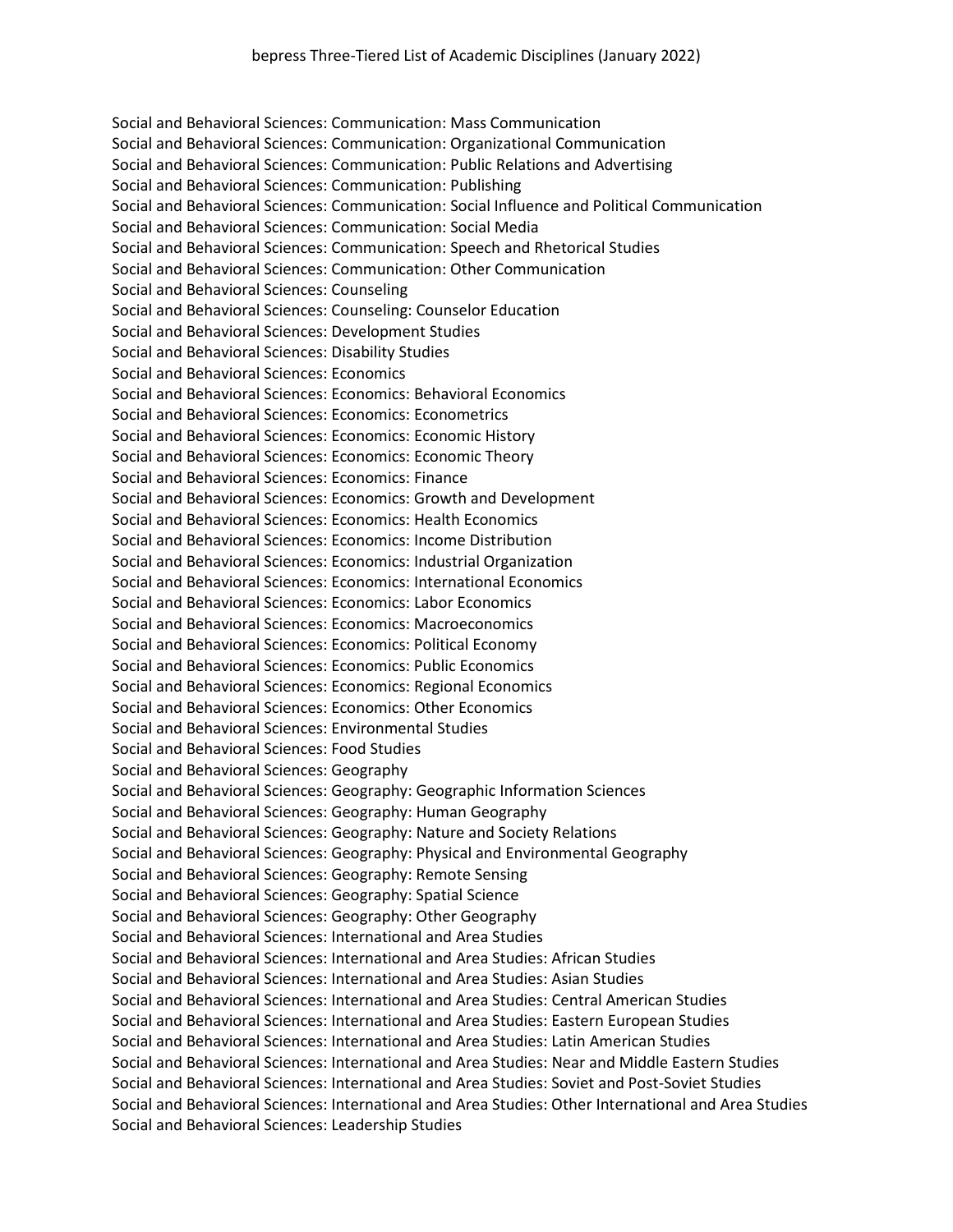Social and Behavioral Sciences: Legal Studies Social and Behavioral Sciences: Legal Studies: Criminology and Criminal Justice Social and Behavioral Sciences: Legal Studies: Forensic Science and Technology Social and Behavioral Sciences: Legal Studies: Legal Theory Social and Behavioral Sciences: Legal Studies: Other Legal Studies Social and Behavioral Sciences: Leisure Studies Social and Behavioral Sciences: Library and Information Science Social and Behavioral Sciences: Library and Information Science: Archival Science Social and Behavioral Sciences: Library and Information Science: Cataloging and Metadata Social and Behavioral Sciences: Library and Information Science: Collection Development and Management Social and Behavioral Sciences: Library and Information Science: Health Sciences and Medical Librarianship Social and Behavioral Sciences: Library and Information Science: Information Literacy Social and Behavioral Sciences: Library and Information Science: Law Librarianship Social and Behavioral Sciences: Library and Information Science: Scholarly Communication Social and Behavioral Sciences: Library and Information Science: Scholarly Publishing Social and Behavioral Sciences: Linguistics Social and Behavioral Sciences: Linguistics: Anthropological Linguistics and Sociolinguistics Social and Behavioral Sciences: Linguistics: Applied Linguistics Social and Behavioral Sciences: Linguistics: Comparative and Historical Linguistics Social and Behavioral Sciences: Linguistics: Computational Linguistics Social and Behavioral Sciences: Linguistics: Discourse and Text Linguistics Social and Behavioral Sciences: Linguistics: First and Second Language Acquisition Social and Behavioral Sciences: Linguistics: Language Description and Documentation Social and Behavioral Sciences: Linguistics: Morphology Social and Behavioral Sciences: Linguistics: Phonetics and Phonology Social and Behavioral Sciences: Linguistics: Psycholinguistics and Neurolinguistics Social and Behavioral Sciences: Linguistics: Semantics and Pragmatics Social and Behavioral Sciences: Linguistics: Syntax Social and Behavioral Sciences: Linguistics: Typological Linguistics and Linguistic Diversity Social and Behavioral Sciences: Linguistics: Other Linguistics Social and Behavioral Sciences: Organization Development Social and Behavioral Sciences: Political Science Social and Behavioral Sciences: Political Science: American Politics Social and Behavioral Sciences: Political Science: Comparative Politics Social and Behavioral Sciences: Political Science: International Relations Social and Behavioral Sciences: Political Science: Models and Methods Social and Behavioral Sciences: Political Science: Political Theory Social and Behavioral Sciences: Political Science: Other Political Science Social and Behavioral Sciences: Psychology Social and Behavioral Sciences: Psychology: Applied Behavior Analysis Social and Behavioral Sciences: Psychology: Biological Psychology Social and Behavioral Sciences: Psychology: Child Psychology Social and Behavioral Sciences: Psychology: Clinical Psychology Social and Behavioral Sciences: Psychology: Cognition and Perception Social and Behavioral Sciences: Psychology: Cognitive Psychology Social and Behavioral Sciences: Psychology: Community Psychology Social and Behavioral Sciences: Psychology: Comparative Psychology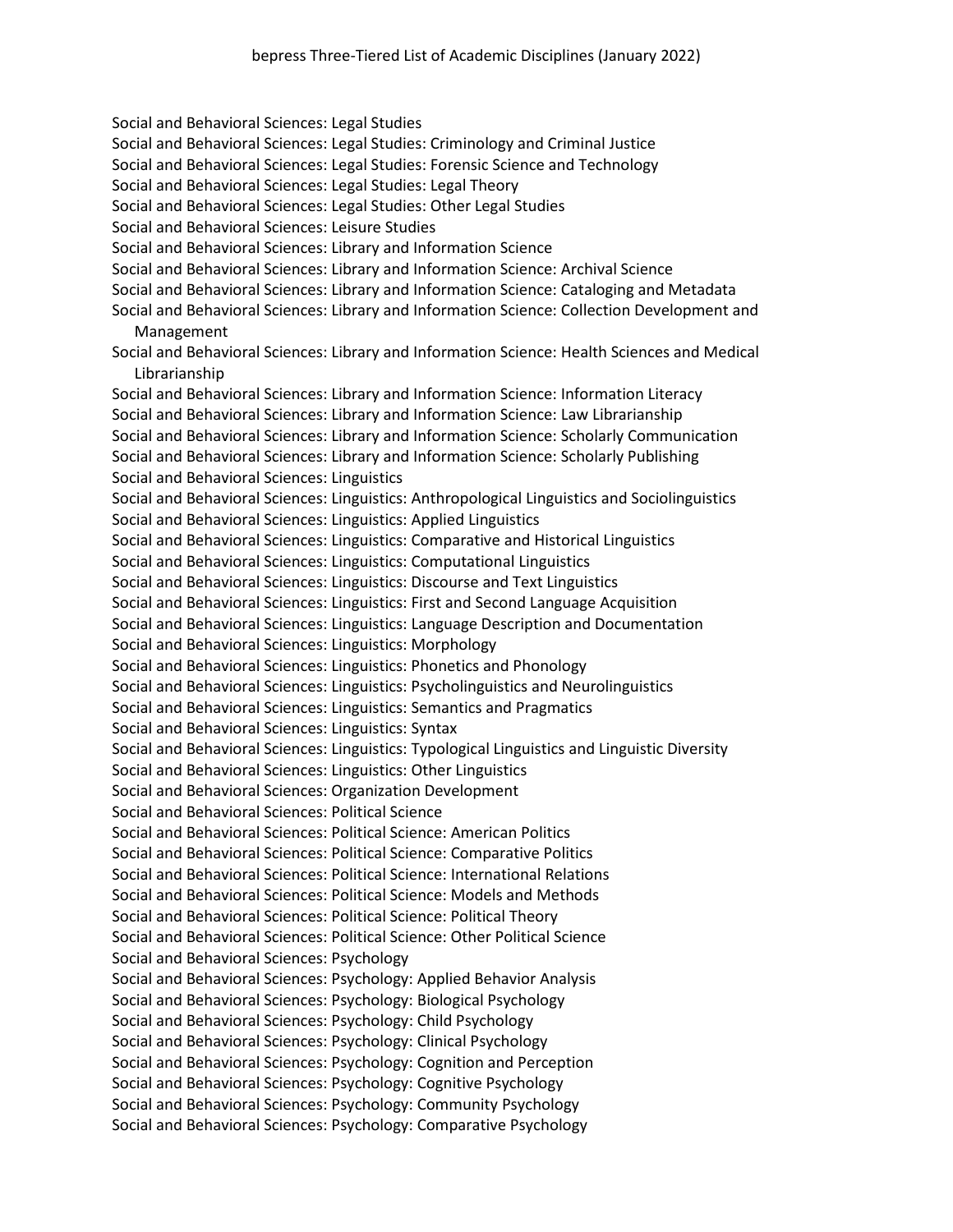Social and Behavioral Sciences: Psychology: Counseling Psychology Social and Behavioral Sciences: Psychology: Developmental Psychology Social and Behavioral Sciences: Psychology: Experimental Analysis of Behavior Social and Behavioral Sciences: Psychology: Geropsychology Social and Behavioral Sciences: Psychology: Health Psychology Social and Behavioral Sciences: Psychology: Human Factors Psychology Social and Behavioral Sciences: Psychology: Industrial and Organizational Psychology Social and Behavioral Sciences: Psychology: Multicultural Psychology Social and Behavioral Sciences: Psychology: Pain Management Social and Behavioral Sciences: Psychology: Personality and Social Contexts Social and Behavioral Sciences: Psychology: Quantitative Psychology Social and Behavioral Sciences: Psychology: School Psychology Social and Behavioral Sciences: Psychology: Social Psychology Social and Behavioral Sciences: Psychology: Somatic Psychology Social and Behavioral Sciences: Psychology: Theory and Philosophy Social and Behavioral Sciences: Psychology: Transpersonal Psychology Social and Behavioral Sciences: Psychology: Other Psychology Social and Behavioral Sciences: Public Affairs, Public Policy and Public Administration Social and Behavioral Sciences: Public Affairs, Public Policy and Public Administration: Defense and Security Studies Social and Behavioral Sciences: Public Affairs, Public Policy and Public Administration: Economic Policy Social and Behavioral Sciences: Public Affairs, Public Policy and Public Administration: Education Policy Social and Behavioral Sciences: Public Affairs, Public Policy and Public Administration: Emergency and

Disaster Management

Social and Behavioral Sciences: Public Affairs, Public Policy and Public Administration: Energy Policy Social and Behavioral Sciences: Public Affairs, Public Policy and Public Administration: Environmental Policy

Social and Behavioral Sciences: Public Affairs, Public Policy and Public Administration: Fire Science and Firefighting

Social and Behavioral Sciences: Public Affairs, Public Policy and Public Administration: Health Policy Social and Behavioral Sciences: Public Affairs, Public Policy and Public Administration: Infrastructure

Social and Behavioral Sciences: Public Affairs, Public Policy and Public Administration: Military and Veterans Studies

Social and Behavioral Sciences: Public Affairs, Public Policy and Public Administration: Peace and Conflict **Studies** 

Social and Behavioral Sciences: Public Affairs, Public Policy and Public Administration: Policy Design, Analysis, and Evaluation

- Social and Behavioral Sciences: Public Affairs, Public Policy and Public Administration: Policy History, Theory, and Methods
- Social and Behavioral Sciences: Public Affairs, Public Policy and Public Administration: Public Administration

Social and Behavioral Sciences: Public Affairs, Public Policy and Public Administration: Public Affairs Social and Behavioral Sciences: Public Affairs, Public Policy and Public Administration: Public Policy

- Social and Behavioral Sciences: Public Affairs, Public Policy and Public Administration: Recreation, Parks and Tourism Administration
- Social and Behavioral Sciences: Public Affairs, Public Policy and Public Administration: Science and Technology Policy

Social and Behavioral Sciences: Public Affairs, Public Policy and Public Administration: Social Policy Social and Behavioral Sciences: Public Affairs, Public Policy and Public Administration: Social Welfare